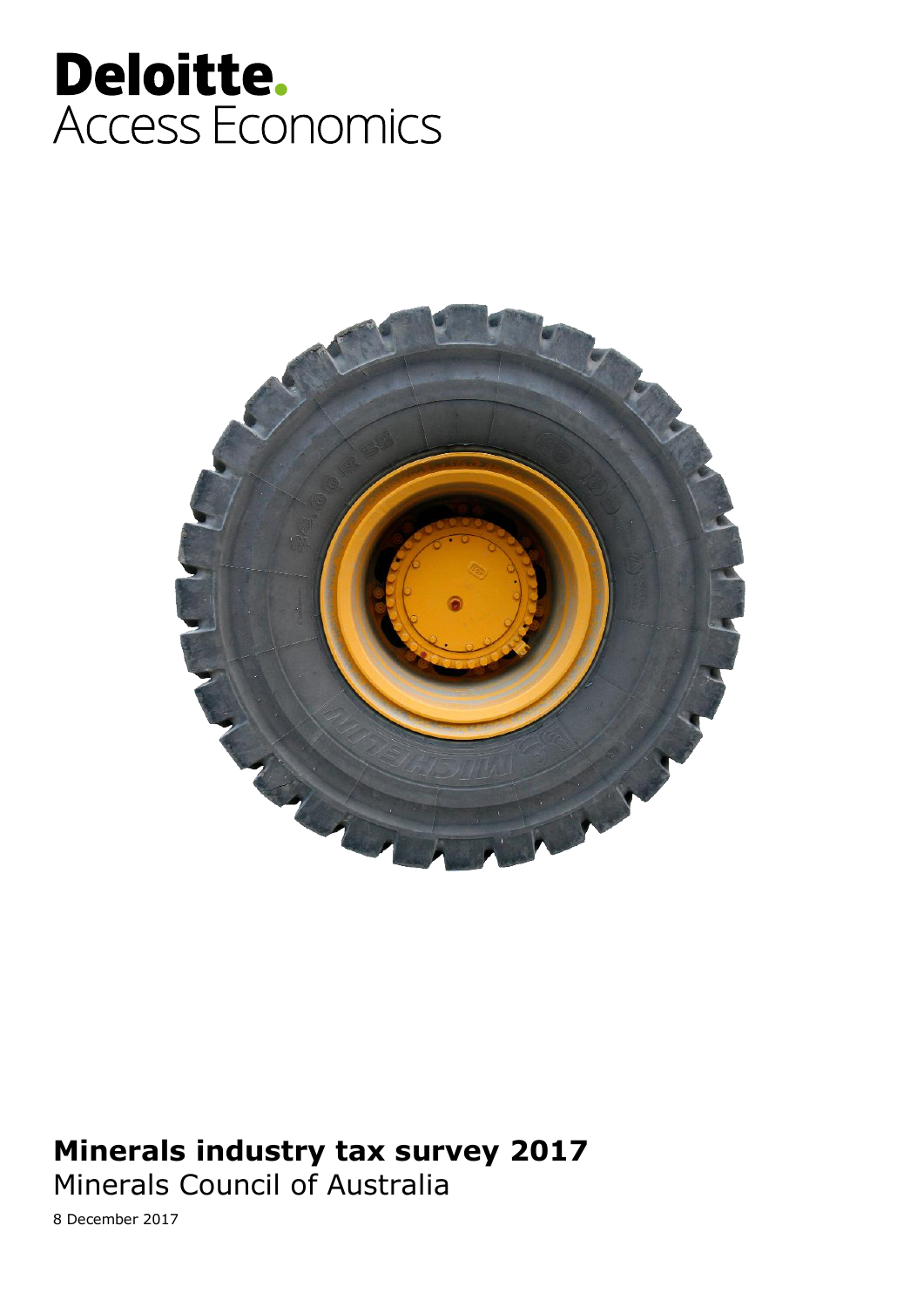

Deloitte Access Economics Pty Ltd ACN 149 633 116 8 Brindabella Circuit Brindabella Business Park Canberra Airport Canberra, ACT, 2609 Australia

Phone: +61 2 6263 7000 www.deloitte.com.au

8 December 2017

Dear James

### **2017 Minerals industry tax survey**

Please find attached our report presenting and analysing the key findings of the 2015-16 industry tax data collection on behalf of the MCA.

The effective tax rate of minerals was 51%. That rate is only slightly below the highest recorded level in the history of this survey, with the moderation in the rate seemingly owing more to the temporary impact of asset sales and reductions in prior year tax losses rather than to any substantive improvement in business conditions for miners. The latter continued to place pressure on profitability.

We trust that this analysis proves useful to the MCA.

Please do not hesitate to contact me should you have any queries.

Yours sincerely,

 $3 - 71$ 

**Stephen Smith** Partner

Deloitte Access Economics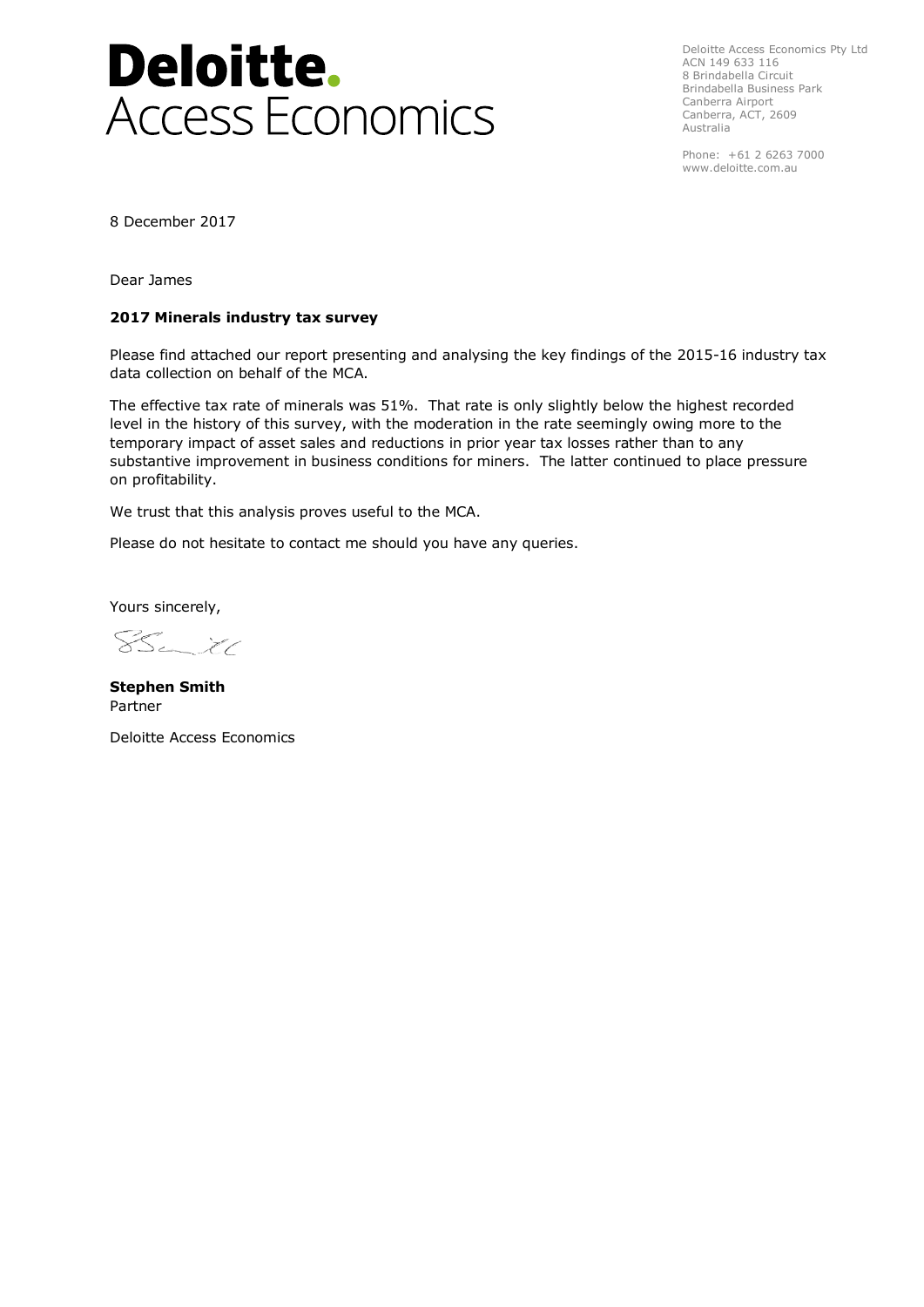# **Contents**

|    | <b>Executive Summary</b> |                                                                                                                                                                                                       | v                                |
|----|--------------------------|-------------------------------------------------------------------------------------------------------------------------------------------------------------------------------------------------------|----------------------------------|
| 1. |                          | Introduction and context                                                                                                                                                                              | 8                                |
|    | 1.1<br>1.2 <sub>1</sub>  | Background to the survey<br>Survey coverage                                                                                                                                                           | 8<br>8                           |
| 2  |                          | Industry tax survey results                                                                                                                                                                           | 9                                |
|    | 2.1<br>2.2<br>2.3<br>2.4 | Explanation of ratios<br>Key results<br>Trends<br>What drives the tax ratios?                                                                                                                         | 9<br>10<br>11<br>13              |
|    |                          | 2.4.2 Total income (commodity prices)<br>2.4.3 Total expenses<br>2.4.4 Taxable income (and adjustment items)<br>2.4.5 Royalties                                                                       | 13<br>14<br>15<br>15             |
|    | 2.5                      | Changes from last year's survey                                                                                                                                                                       | 15                               |
|    |                          | Appendix A: Are royalties taxes?                                                                                                                                                                      | 17                               |
|    |                          | Appendix B: Survey background                                                                                                                                                                         | 18                               |
|    |                          | Background to the survey<br>Calculating tax take ratios<br>Choice of denominator for the tax take ratios<br>Choice of numerator for the tax take ratios<br>The potential for errors<br>Sampling error | 18<br>19<br>19<br>20<br>20<br>21 |
|    |                          | Companies providing data on different reporting periods                                                                                                                                               | 21                               |
|    |                          | Non-sampling error                                                                                                                                                                                    | 21                               |
|    |                          | Non-sampling error by respondents<br>Non-sampling error by Deloitte Access Economics                                                                                                                  | 21<br>22                         |
|    |                          | Appendix C: Estimating a standard reporting period                                                                                                                                                    | 23                               |
|    |                          | Limitation of our work                                                                                                                                                                                | 25                               |
|    |                          | General use restriction                                                                                                                                                                               | 25                               |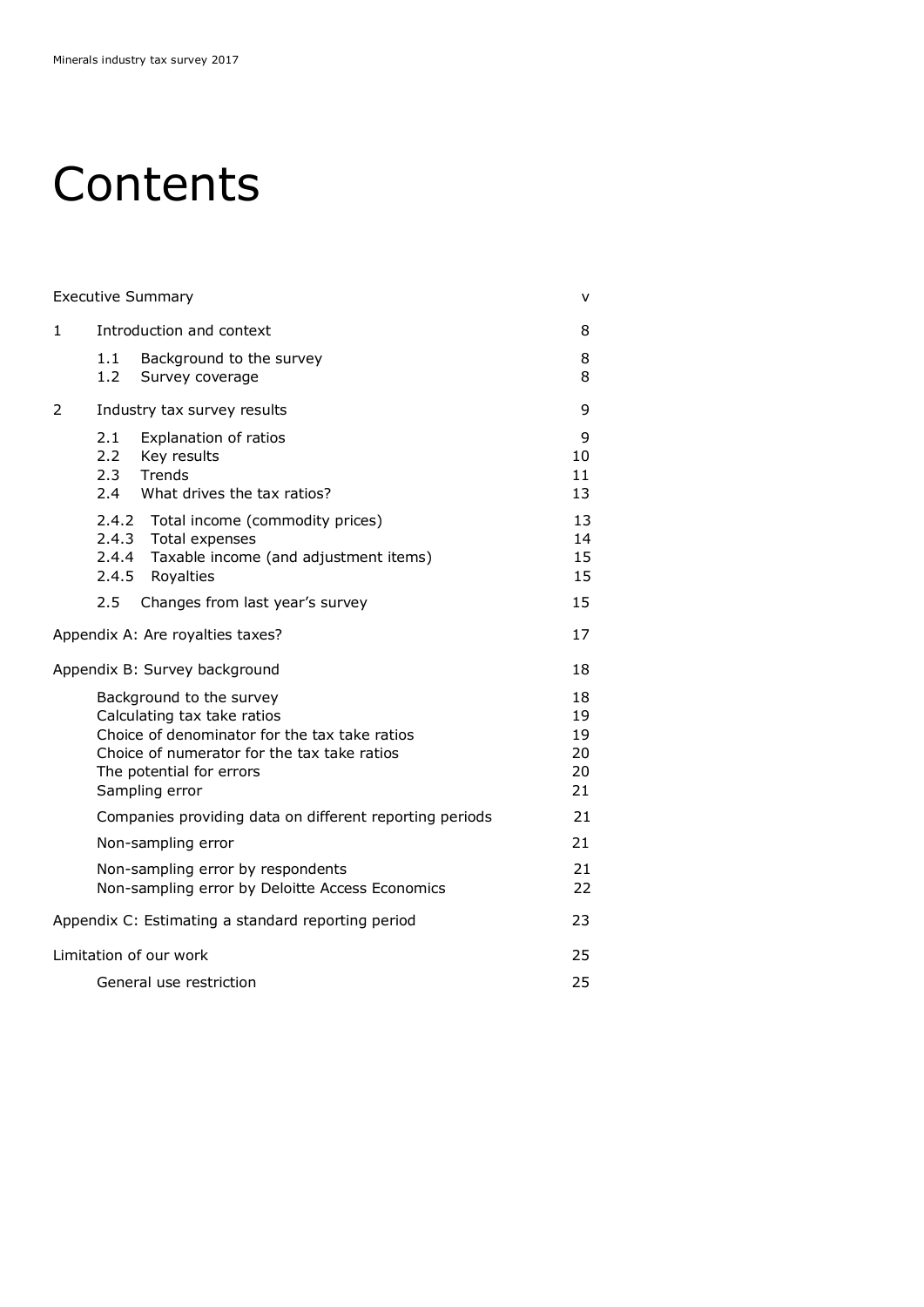# **Charts**

| Chart 2.1: Total tax take ratio for total Australian minerals sector  10 |  |
|--------------------------------------------------------------------------|--|
| Chart 2.2: Royalty's share of total tax take for total Australian        |  |
|                                                                          |  |
| Chart 2.3: Indexed changes in commodity prices (at end of month),        |  |
|                                                                          |  |
| Chart 2.4: Comparison of tax ratios over time (all minerals) 12          |  |
| Chart 2.5: Growth in total tax take versus growth in commodity           |  |
|                                                                          |  |

### Tables

| Table 2.1: Change in key numbers, FY15 to FY16 13 |
|---------------------------------------------------|
|                                                   |
|                                                   |
|                                                   |
|                                                   |
|                                                   |
|                                                   |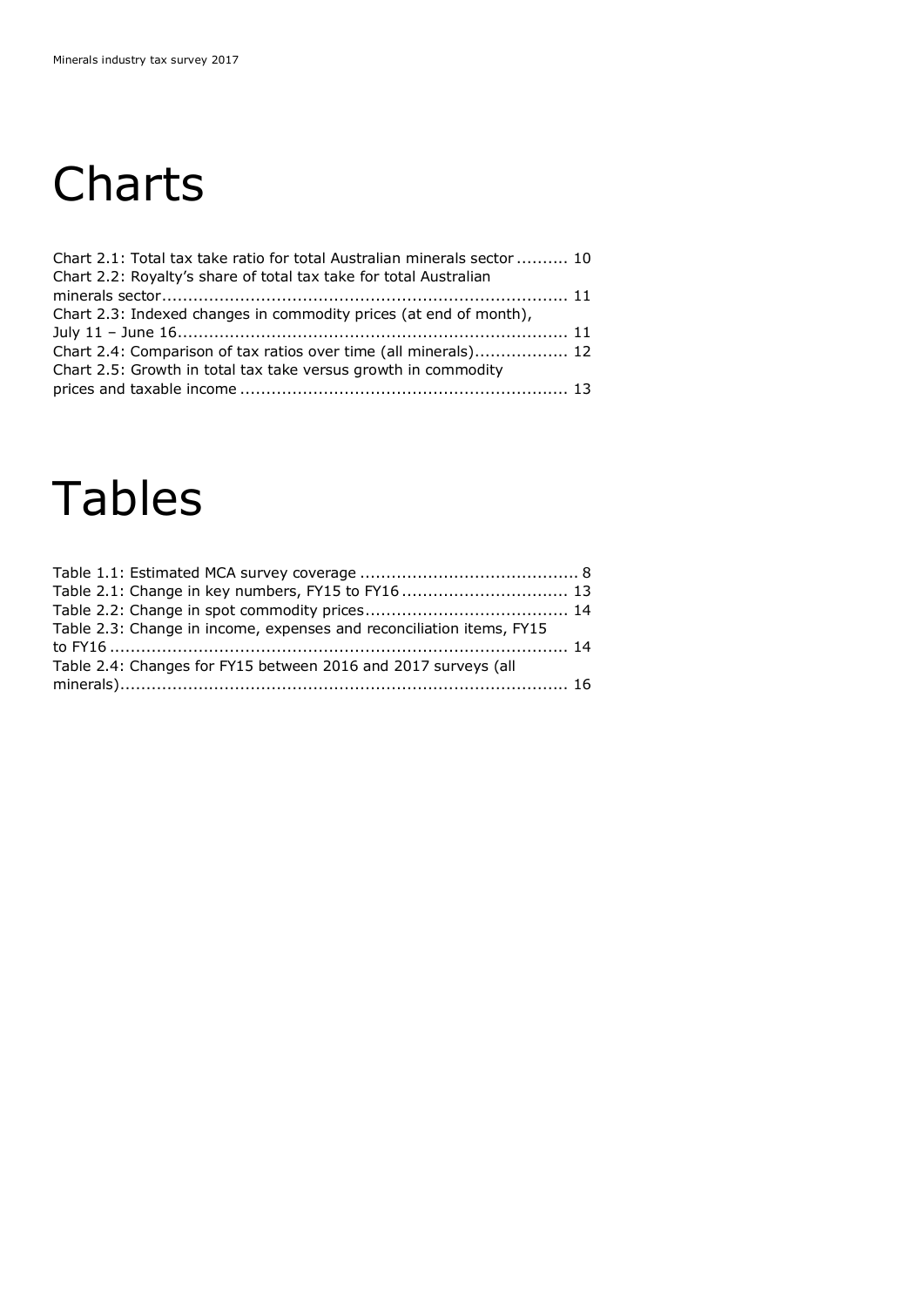### Executive Summary

The MCA minerals industry tax survey finds that miners paid over half their profits in taxes in Financial Years 2015-16 (FY16). As shown in chart i below, royalties were the biggest component accounting for over half of total taxes.

Chart i: Total tax take ratio, FY16 (all minerals)<sup>1</sup>



Source: MCA minerals tax survey, 2017

While prices for commodities reported in this report experienced a small uptick at end of FY16, operating conditions did not improve across the year as a whole. With the exception of gold, accounting profits remained under pressure in FY16, with a 26% fall year on year in iron ore, and with coal remaining in the red. While gold income fell marginally, accounting profit rose by 6% uptick due to reduced expenses.

While accounting profits were under pressure, taxable incomes were higher year on year in both coal and gold. It seems that FY16 saw a lift in non-core asset sales as miners rationalised operations and focussed on core activities as part of their ongoing cost cutting activities. Against this backdrop, and with a potential reduction in prior year tax losses playing a role as well, taxable income reconciliation items increased among all commodities.

With higher taxable incomes, miners' total taxes as a share of profits decreased three percentage points between FY15 and FY16.

As shown in Chart ii below:

- the total tax ratio remains above its historical average of 45%
- moreover, the fall from 54% to 51% in FY16 didn't reflect improving underlying profitability, but merely reflected the asset sales and reduction in prior year tax losses that led to a lift in reconciliation items.

-

 $1$  Taxable income is calculated using the accrual accounting method. This accounts for revenue when it is earned and expenses goods and services when incurred.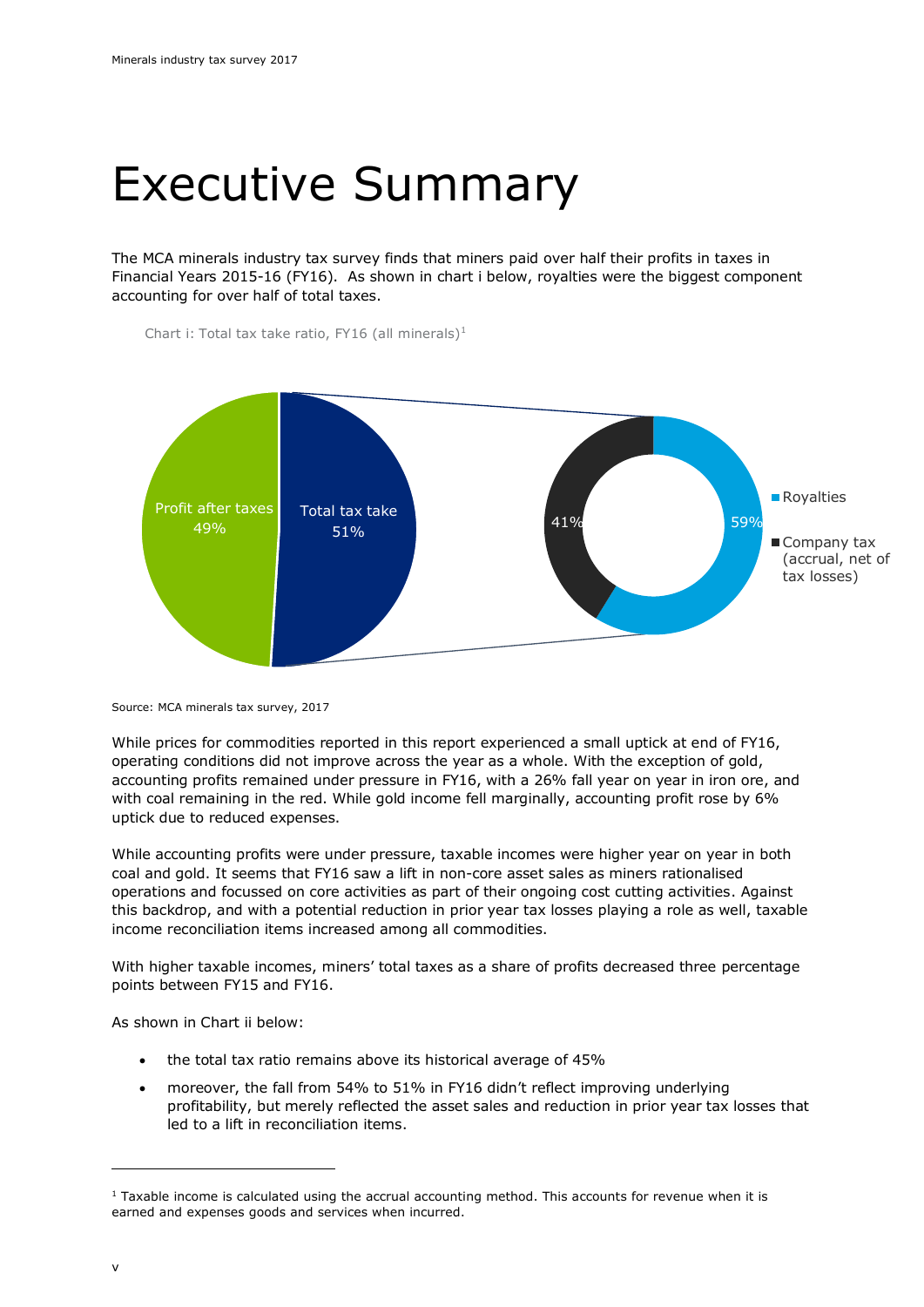

For a sustained decrease in the ratio, operating conditions would need to improve – either via an increase in commodity prices and volumes, or a reduction in miners' expenses.

Chart ii: Total tax take ratio FY08 to FY16 (all minerals)

Source: MCA minerals tax survey, 2017 and earlier years

Note: Due to data revisions and sample changes estimates vary from year to year. Estimates for each year are taken from the most recent survey that provided data for that year.

As may be seen in Chart iii below, the royalty share of total tax has increased by 20 percentage points over ten years, and is presently over 50% of the total tax take. The slight drop between FY15 and FY16 is due to one-off increases in taxable income, stemming from asset sales and reductions in prior year tax losses, rather than underlying profitability.

There have been two key drivers of that trend: a lift in royalty rates, and an overall fall in commodity prices and hence in profitability. The latter has the effect of lifting royalties relative to company taxes, because royalties move with revenues, and company taxes move with profits.

In FY16 miners were paying approximately 1.4 times more in royalties than company taxes. Given company tax is directly linked to profits whereas royalties are not, this ratio is likely to remain in this range into the future unless underlying profitability improves significantly.



Chart iii: Royalty and company tax ratios, FY08 to FY16 (all minerals)

Source: MCA minerals tax survey, 2017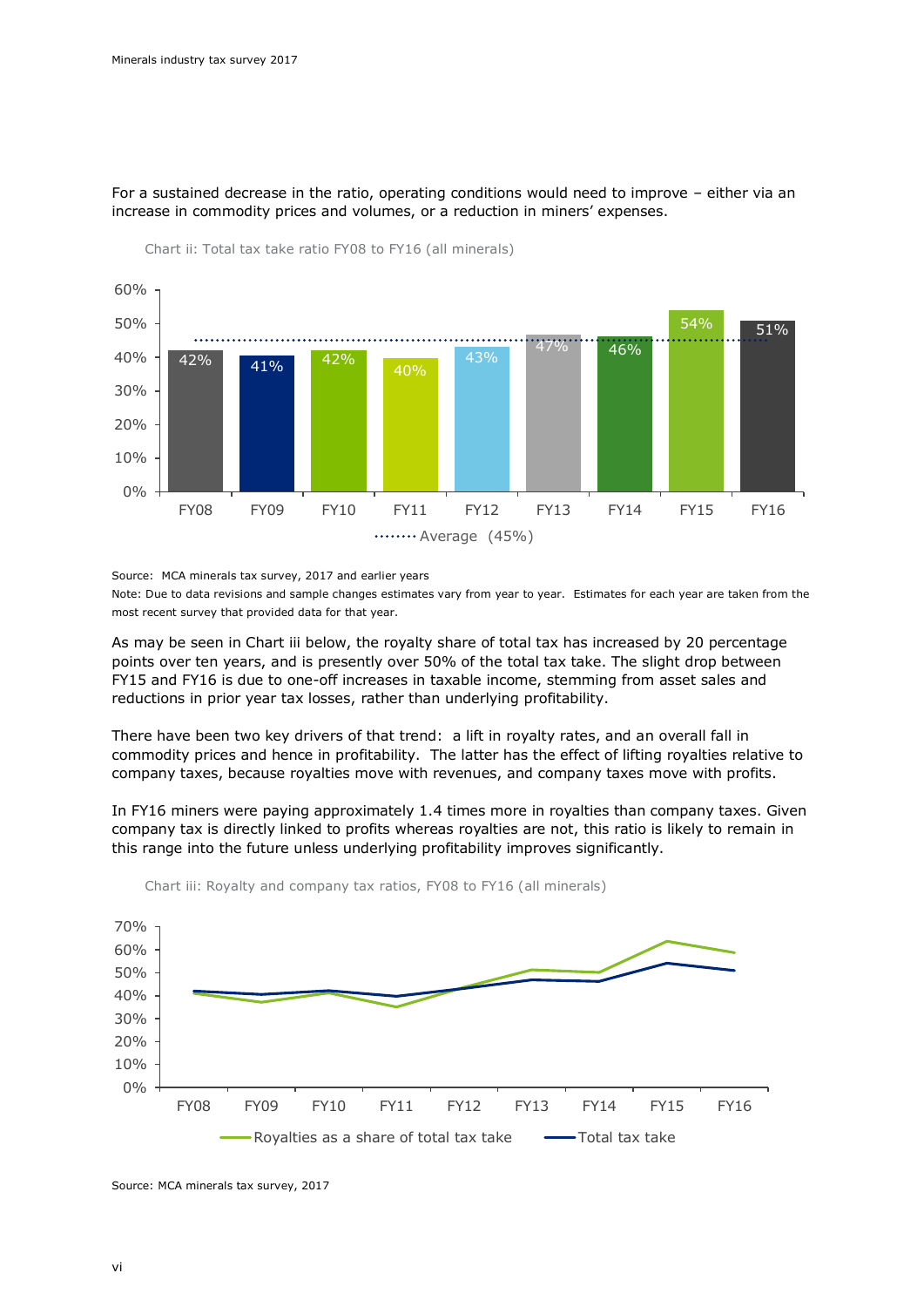Chart iv below compares growth since FY09 (the first year available from the survey) in:

- the corporate profit base (taxable income)
- the Reserve Bank of Australia's bulk commodity price index for non-rural commodities
- estimated royalty payments.

Although royalties move broadly in line with profitability, they are less responsive than movements in the commodity price index, contributing to relatively 'sticky' total tax ratios. Taxable income, which ultimately drives company tax, tends to fluctuate to a greater degree.

While the rates and directions of movement were an improvement on FY15, one off items lifted taxable income.



Chart iv: Minerals profits and world bulk commodity price

Source: MCA minerals tax survey, Reserve Bank of Australia

Although current commodity prices have seen somewhat of a turnaround (with spot iron ore prices close to US \$70 per tonne as this report was finalised), it may be a bit too optimistic to expect overall prices to change drastically in the near future.

Whether or not recent prices are sufficient to mark a turning point in the currently high tax ratio will be seen over time.

**Deloitte Access Economics**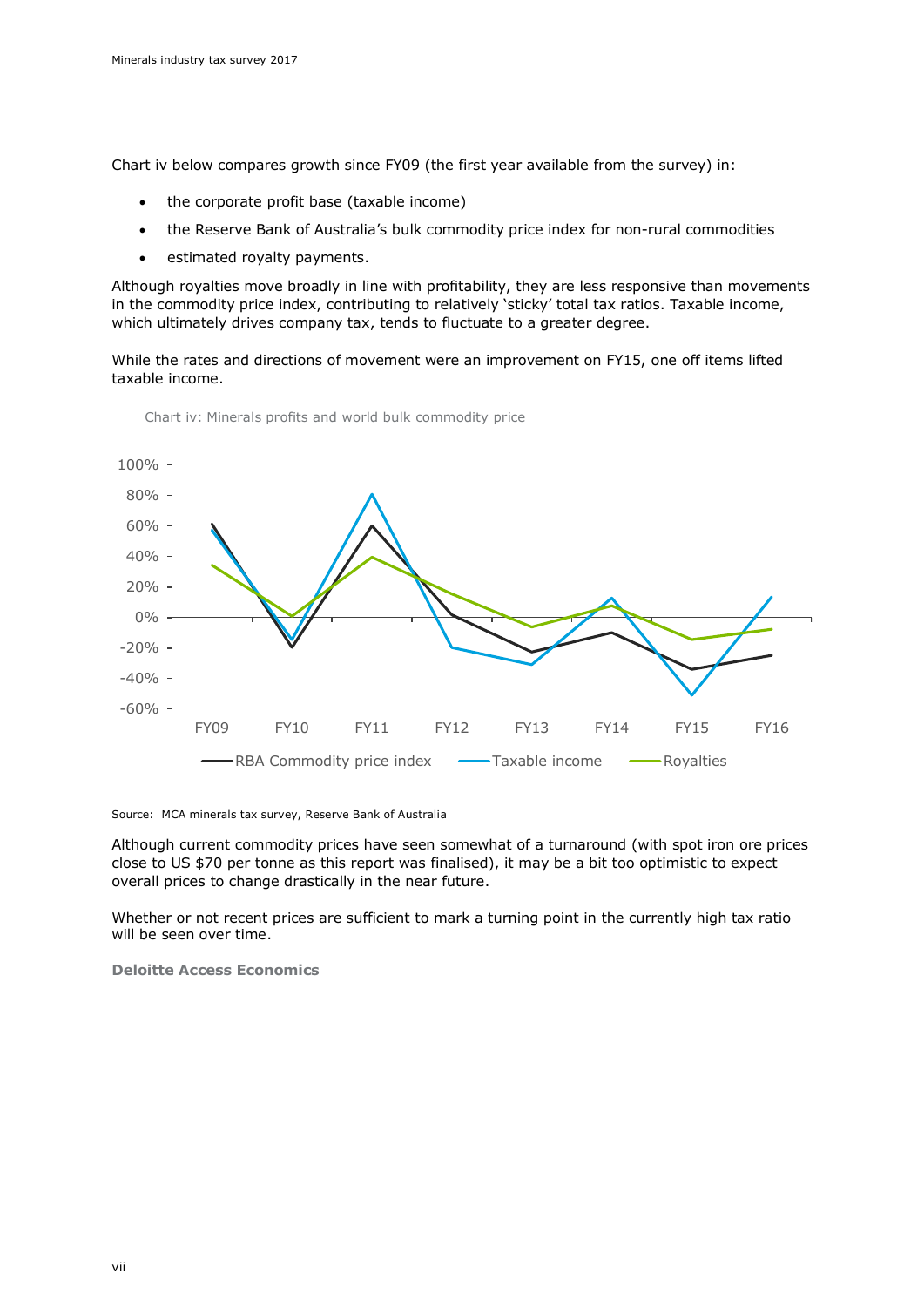# 1 Introduction and context

### **1.1 Background to the survey**

The minerals tax survey is conducted on behalf of the Minerals Council of Australia, with the first survey being conducted in 2011. The survey provides insight into and analysis of the minerals industry's tax liabilities since 2007-08.

This year is the seventh such data collection. The survey is not intended to replicate other data sources, but rather to provide the MCA with its own independent and methodologically robust estimation of the minerals sector's tax burden.

The survey collects data for each of the three major commodity groups – coal, iron ore and gold mining – as well as for the total of Australian minerals operations.

#### **1.2 Survey coverage**

In previous years company level production data was provided to the MCA by AME Mineral Economics. This data was used to estimate the overall coverage of the survey in terms of percentage shares of total production. The AME Mineral Economics data was not available this year. As such, a combination of scaled AME data from 2016 and aggregate data from the Department of Industry, Innovation and Science was used to help to verify coverage.

Participation in the survey remained steady at 25 companies – the same number as 2016. There was a minor change in composition (with one company not participating, and another entering for the first time). The continued strong coverage of the survey gives Deloitte Access Economics a degree of confidence that the estimates presented herein are reflective of the prevailing conditions in the minerals sector as a whole.

The survey remains the most comprehensive analysis available of the minerals industry's tax contributions. Continued efforts will be made to ensure strong participation and coverage for future surveys.

<span id="page-7-0"></span>Table 1.1: Estimated MCA survey coverage

|                    | <b>Share of production</b> |             |  |  |
|--------------------|----------------------------|-------------|--|--|
|                    | 2016 survey                | 2017 survey |  |  |
| $Coal*$            | 70%                        | 68%         |  |  |
| Iron ore           | 78%                        | 77%         |  |  |
| Gold               | 74%                        | 73%         |  |  |
| All other minerals | 54%                        | 54%         |  |  |
| Total              |                            |             |  |  |

\* in this year's survey coal mining is restricted to black coal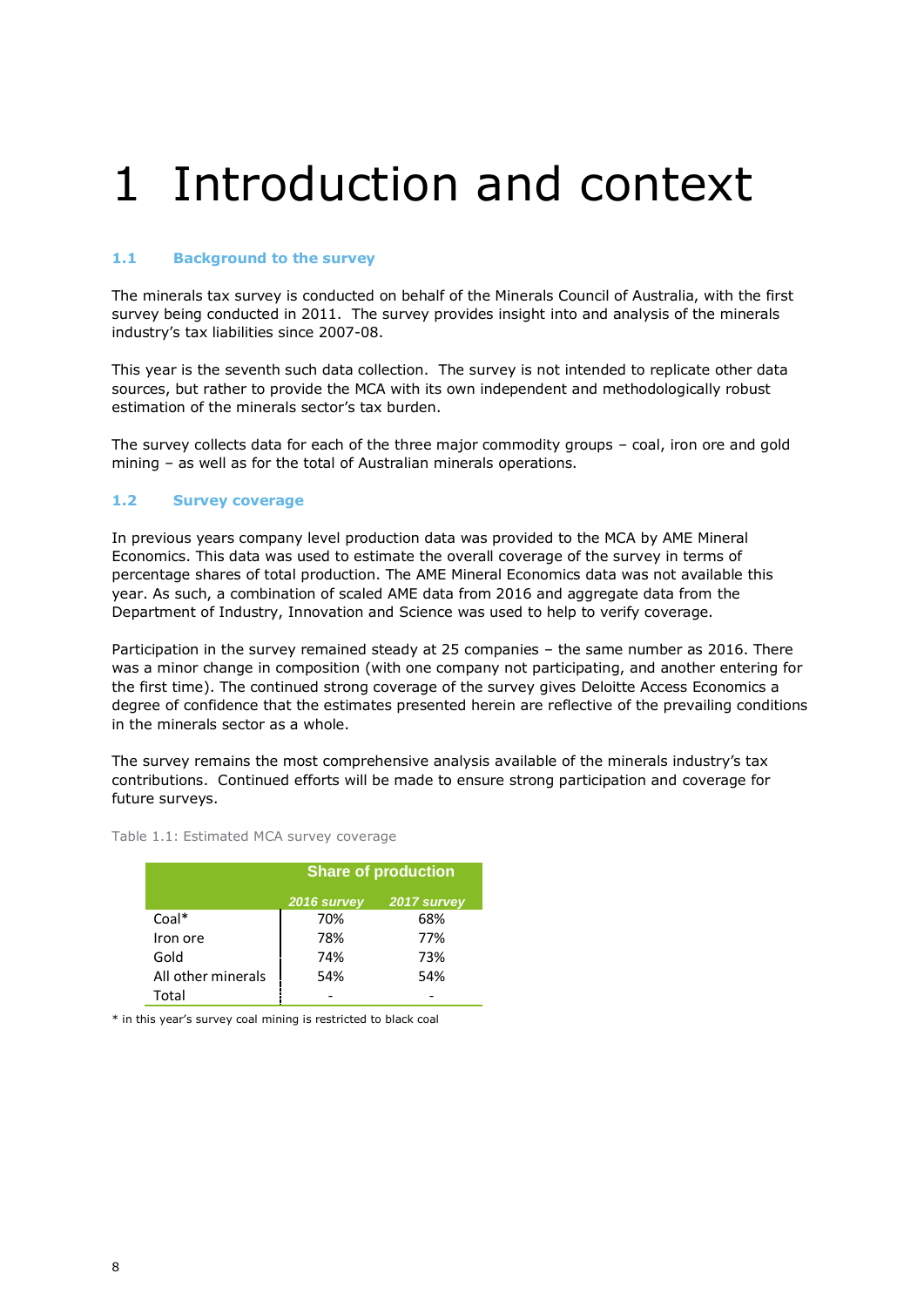# 2 Industry tax survey results

### **2.1 Explanation of ratios**

A key premise of this survey is that, in considering the tax burden, **it is best to focus on tax ratios rather than absolute tax dollars**. There are two key reasons for this:

- First, although there have been ups and downs, over time absolute tax dollars have grown due to the enormous growth in the demand for and price of industrial commodities; and
- Second, ratios abstract from the size of the sector and allow debate to focus on tax rates and the associated tax burden rather than absolute dollar values.

Hence the survey data are used primarily to calculate "tax take" ratios broadly comparable with those published by the Government from time to time.

Two ratios are presented – a total tax take ratio and a royalty ratio:

Total tax take  $=$   $\frac{Royalties\ from\ Australian\ mining\ operations + company\ tax}{Tzwekls\ times(0,0,0,0,0)}$ Taxable income (or loss) + royalties

> Royalty take  $=\frac{Royalties\ from\ Australian\ mining\ operations}{T}$ Taxable income (or loss) + royalties

### **Adjusting the profit base (denominator) to account for royalties**

The 'original' denominator of this calculation is taxable income. However, royalties are also considered to be the functional equivalent of a tax for the purposes of this survey (see Appendix A). Royalties, which ordinarily are expensed in a company's accounts, are therefore added back to the denominator in order to calculate the tax ratios used in this survey. Failure to do this would mean that royalties are compared to a base from which they have already been deducted, leading to an overestimate of tax ratios.

The adjusted denominator is what we call *pre-tax taxable income.* Thus the ratios presented throughout this report express taxes (being company tax, royalties, and the sum of the two) as a percentage of *pre-tax taxable income*. The resulting company tax ratio is less than 30% solely on account of adjusting the profit base to include royalties.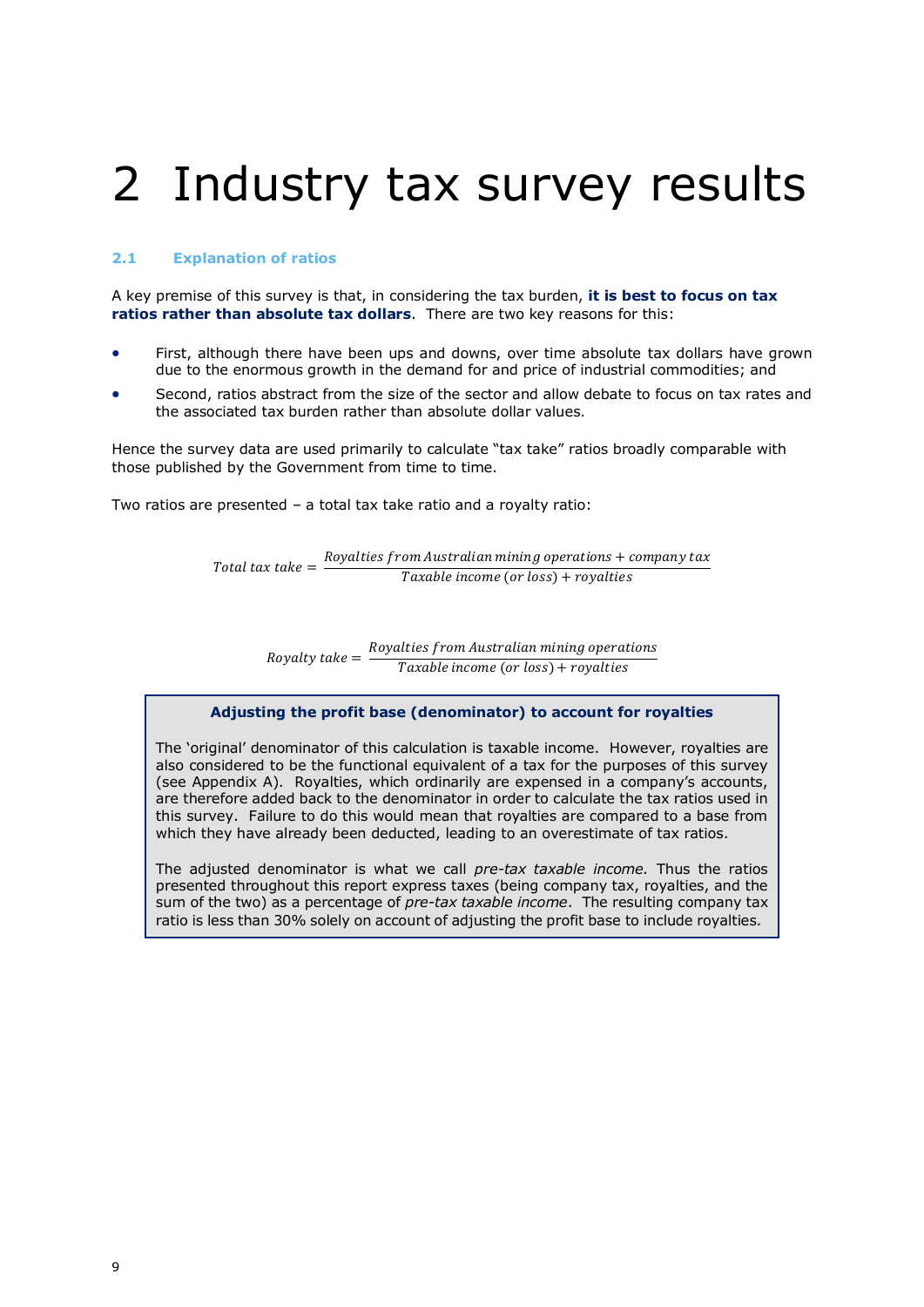### **2.2 Key results**

Last year's survey told a bleak story with an increasing overall tax ratio, low commodity prices and lower profits.

This year's survey shows a small improvement, with commodity prices more resilient and taxable incomes slightly higher on the back of large reconciliation item entries. However, accounting profits remained under pressure demonstrating that the operating conditions in the industry as a whole remain challenging. Across the sector:

- accounting profits fell by an estimated 47% year on year (YoY) most notably from a decrease in total sales income (using the proxy of 'all other income' in the survey)
- low commodity prices put pressure on major companies to sell off previous acquisitions. Consistent with this there was a sharp increase in reconciliation items of 277%
- while production figures remained stable, taxable incomes increased by 14% (noting though that this figure is an aggregate estimate, and as such does not explicitly consider commodity specific differences). Indeed, this was as a result of the sharp increase in reconciliation items, stemming from asset sales and reductions in prior year tax losses, rather than improved operational performance.



<span id="page-9-0"></span>Chart 2.1: Total tax take ratio for total Australian minerals sector

Source: 2017 MCA tax survey. Note 2012-13 ratio for gold unable to be calculated due to negative values

Chart 2.2 below shows royalty's share of the total tax take. During periods of low or negative profitability, royalties tend towards 100% of tax paid. Periods of stronger operational performance reduce this weighting.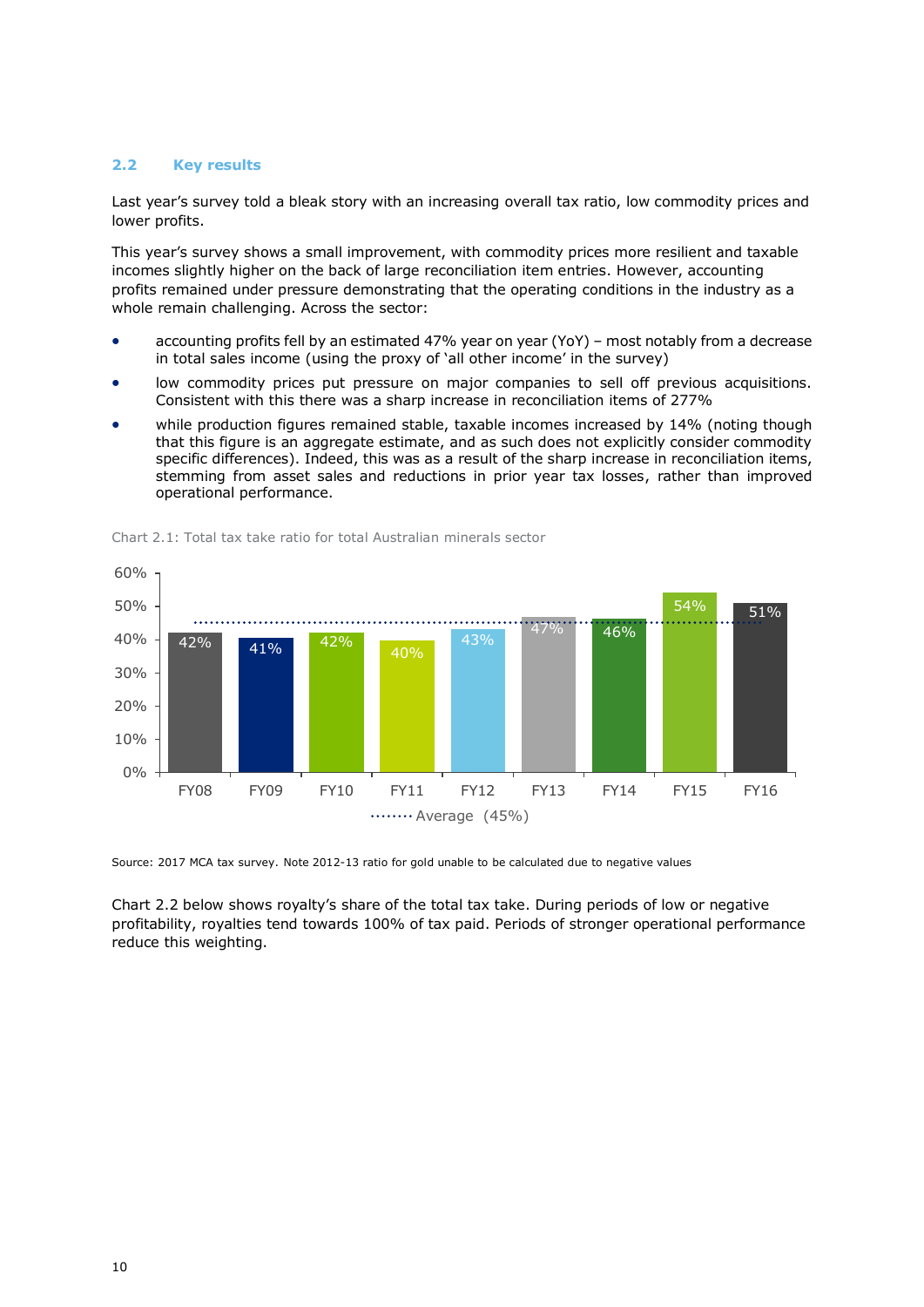

<span id="page-10-0"></span>Chart 2.2: Royalty's share of total tax take for total Australian minerals sector

Source: 2017 MCA tax survey

Examining underlying movements in commodity prices, Chart 2.3 below highlights the small recovery in prices in FY16, following several years of falls. Iron ore and coking coal have experienced the greatest falls, with spot price reductions of over 50% compared with FY12 levels. The reductions in commodity prices, and corresponding pressure on operational performance among many miners, are an important component in the increase of royalties as a proportion of total tax take.

<span id="page-10-1"></span>



Source: ANZ, CBA

### **2.3 Trends**

As illustrated in Chart 2.4 below, last year's survey saw the lowest share of company tax and, correspondingly, the highest share of royalties paid.

Since FY15, these ratios have improved marginally, with the royalty and company tax rates moving towards each other and total tax take decreasing. However, these improvements are reflective of increases in reconciliation items rather than underlying profitability, and the current trend remains negative.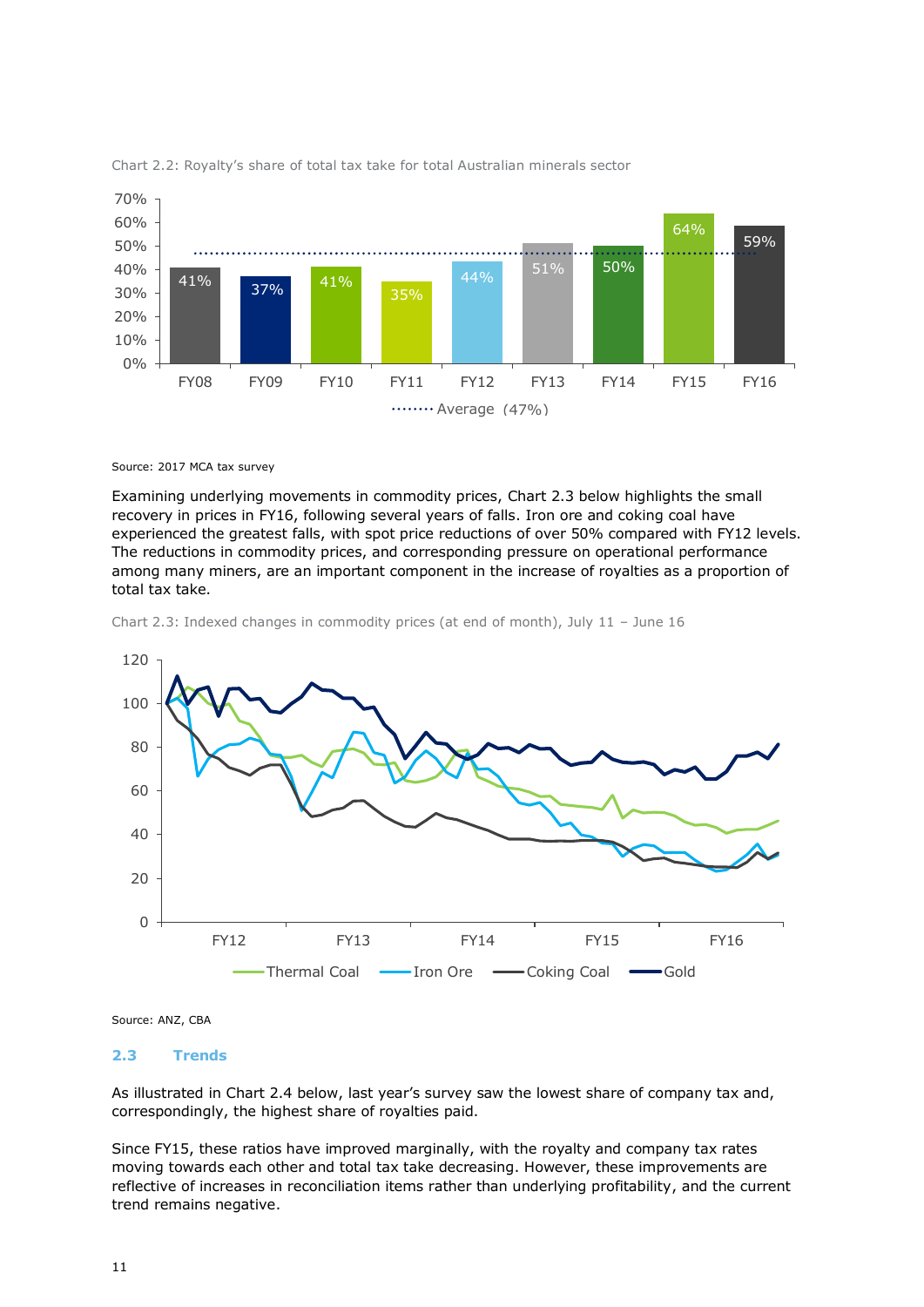It is worth noting the company tax ratio is less than 30% solely on account of royalties being included in the denominator and is not an indication of effective tax rates being lower than the corporate tax rate.



<span id="page-11-0"></span>Chart 2.4: Comparison of tax ratios over time (all minerals)

Chart 2.5 below shows the annual growth in the total tax ratio on the right axis and annual growth in taxable income and RBA commodity price index on the left axis.

It is clear that a countercyclical trend in total tax take exists – that is, when times are good and profits increase, the tax ratio falls, and vice versa. Between FY15 and FY16 commodity prices improved slightly, and following a range of factors (the key driver being buoyant demand) these further strengthened throughout FY17.

Source: 2017 MCA tax survey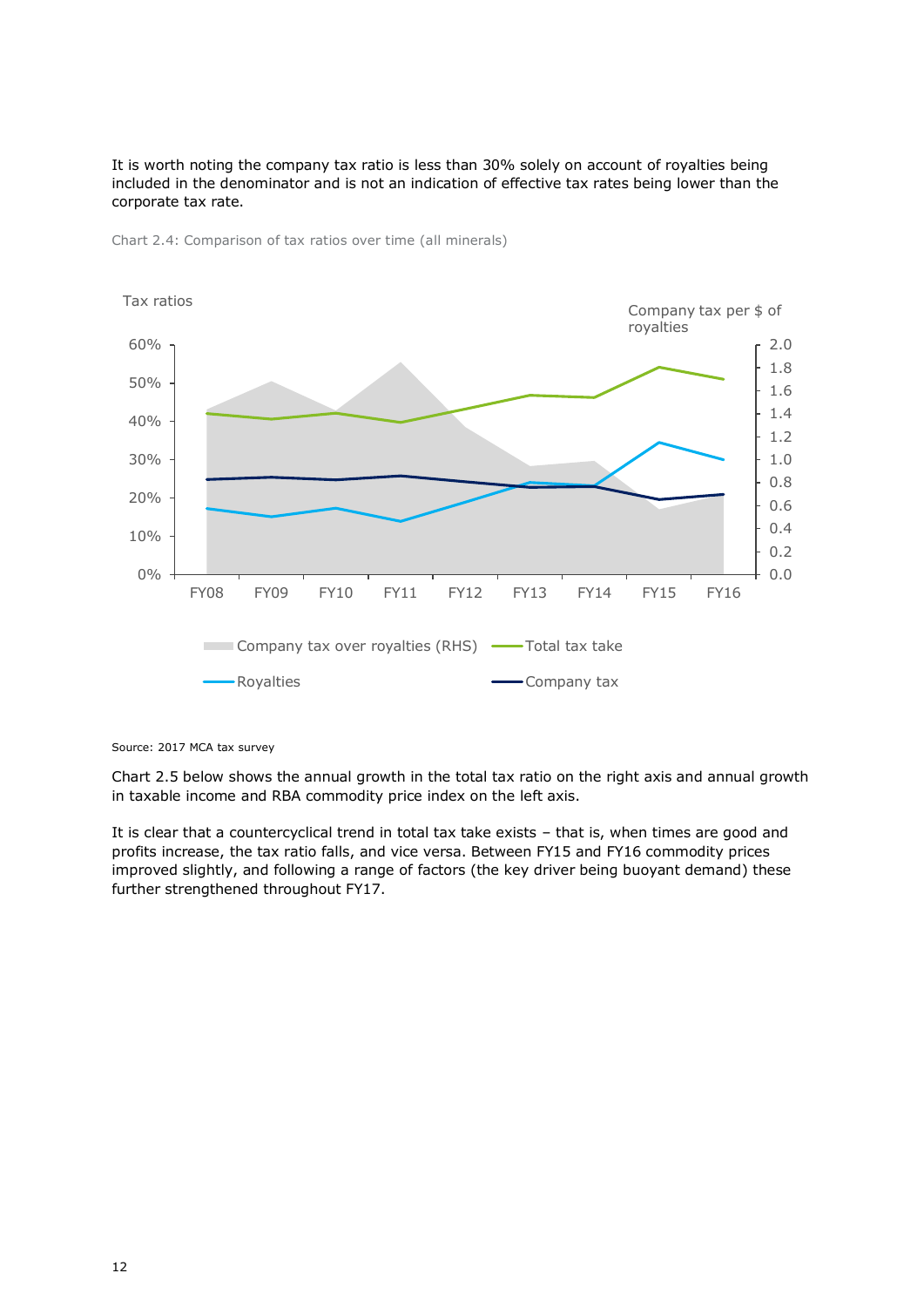

<span id="page-12-0"></span>Chart 2.5: Growth in total tax take versus growth in commodity prices and taxable income

Source: 2017 MCA tax survey, Reserve Bank of Australia

#### **2.4 What drives the tax ratios?**

The table below summarises the change in key numbers behind the tax ratio between FY15 and FY16.

<span id="page-12-1"></span>

|  |  |  |  | Table 2.1: Change in key numbers, FY15 to FY16 |  |  |  |  |
|--|--|--|--|------------------------------------------------|--|--|--|--|
|--|--|--|--|------------------------------------------------|--|--|--|--|

|                   | <b>Total Australian</b><br>minerals sector |
|-------------------|--------------------------------------------|
| Total income      | $-11%$                                     |
| Total expenses    | -5%                                        |
| Accounting profit | -47%                                       |
| Taxable income    | 14%                                        |
| Rovalties         | -8%                                        |
| Company tax       | 14%                                        |

Source: 2017 MCA tax survey

### **2.4.2 Total income (commodity prices)**

Following a difficult year in FY15, with commodity prices plummeting, prices in FY16 improved. This marked the first time in five years that all commodity prices reported consistently increased.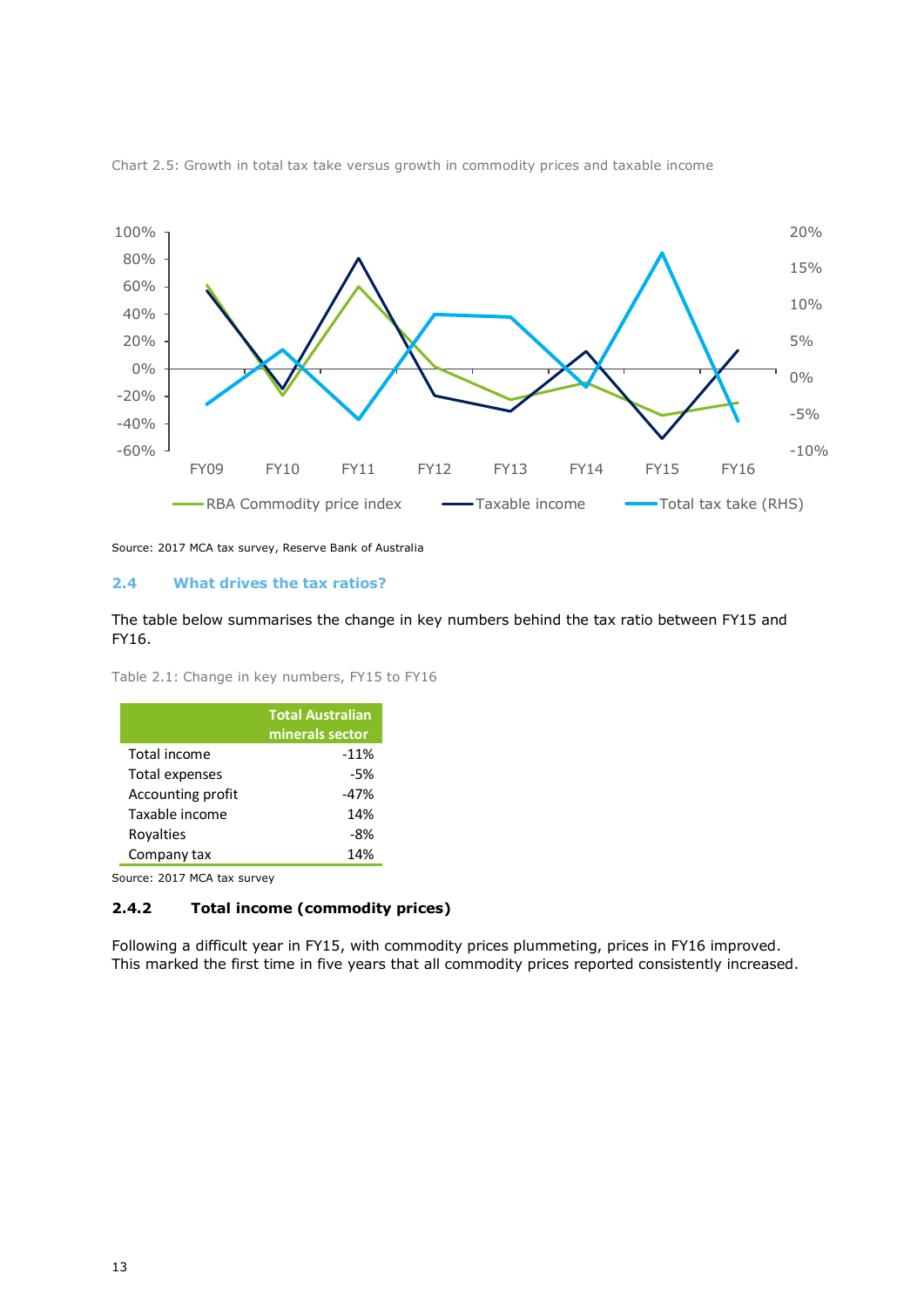<span id="page-13-0"></span>Table 2.2: Change in spot commodity prices

| % change<br>on year<br>earlier | <b>Iron ore</b> | <b>Coking</b><br>coal | Gold   |
|--------------------------------|-----------------|-----------------------|--------|
| $Jul-12$                       | -33%            | $-37%$                | na     |
| $Jul-13$                       | 11%             | $-31%$                | $-22%$ |
| $Jul-14$                       | $-18%$          | $-15%$                | 6%     |
| Jul-15                         | $-42%$          | $-21%$                | $-12%$ |
| Jul-15                         | -42%            | $-21%$                | $-12%$ |
| Jul-16                         | 9%              | 6%                    | 23%    |

Source: CBA

Yet although commodity prices increased, income levels did not. Iron ore and gold prices increased by 9% and 23%, whereas income levels fell. Coal prices increased by 6%, however income remained flat. Of course, it is worth noting that spot prices are an imperfect predictor of overall minerals income. Commodities are sold in bulk forward contracts with only some portion being sold on spot markets, while changes in volumes shipped are also part of the equation here.

As illustrated in Table 2.3 below, with the exception of iron ore, income and expense items did not change by a significant amount. Rather, the sharp increases in taxable income levels were driven by changes in reconciliation items. Reconciliation items include net capital gains (among other categories) and broadly speaking, overall low commodity prices and high debt saw a number of major miners shore up their balance sheets with non-core asset sales.<sup>2</sup> It is also possible that there was a reduction in prior year tax losses that moderate reconciliation items. Reconciliation items are further described in section 2.4.4 below.

Iron ore saw income and expenses levels fall while production levels (and spot prices) increased. The lower income levels potentially reflected the lagged impact of earlier weakness in spot prices), with lower expense levels reflective of industry wide cost cutting.

<span id="page-13-1"></span>Table 2.3: Change in income, expenses and reconciliation items, FY15 to FY16

|                                          | % change FY15 to FY16 |
|------------------------------------------|-----------------------|
| All other expenses                       | -5%                   |
| All other income                         | $-11%$                |
| Addition items subtotal less subtraction |                       |
| items subtotal                           | 277%                  |
|                                          |                       |

Source: 2017 MCA tax survey

### **2.4.3 Total expenses**

Industry-wide, total expenses fell by 5% between FY15 and FY16. This stands in contrast to last year's survey, which showed a 7% increase in overall expenses between FY14 and FY15.

Royalty expenses remained relatively flat across the two periods, with the greatest expense reductions coming from lower interest payments. This is consistent with debt being paid down on miners' balance sheets following the aforementioned asset sales in the sector.

Despite reductions in expenses, accounting profits fell on the back of larger reductions in income.

-

 $<sup>2</sup>$  This survey does not separate out the elements of reconciliation items. In our judgement, the key swing</sup> variable year-to-year in reconciliation items usually lies in asset sales and changes in the availability of prior year tax losses.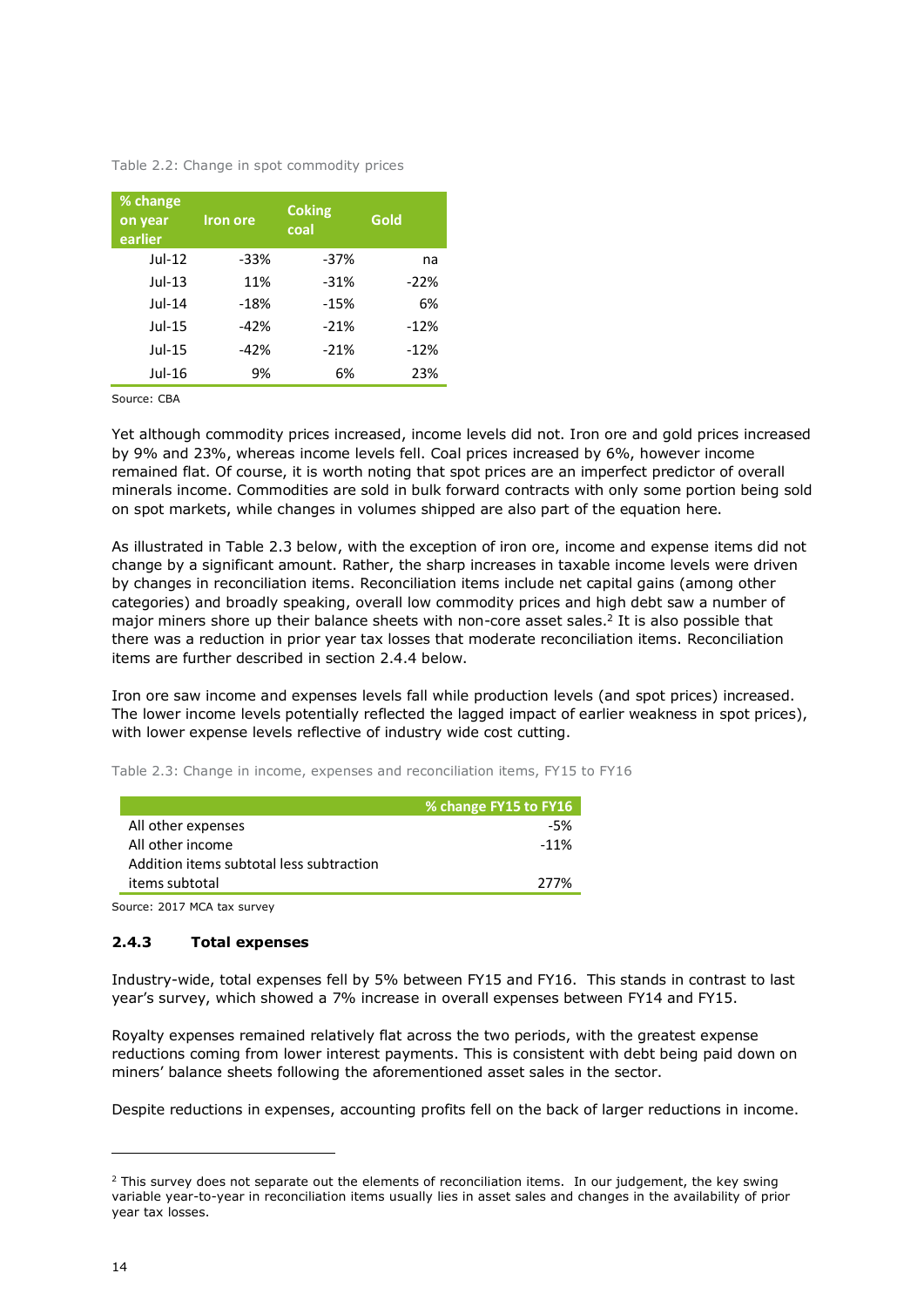### **2.4.4 Taxable income (and adjustment items)**

The corporate profit base (that is, taxable income) is obviously a primary driver of the underlying tax ratios. As noted above, taxable income generally shows a countercyclical relationship with the tax ratios – higher taxable income means a lower denominator and thus a lower tax ratio, and vice versa.

Broadly speaking, the same income and expense aggregates that affect accounting profit will equally affect taxable income. Yet taxable income is not the same as accounting profit, so it is necessary to reconcile accounting profit or loss to taxable income or loss through the addition and subtraction of certain items:

- *'Addition items'* tend to increase taxable income relative to accounting profits. Examples of 'addition items' include franking credits, net capital gains, and expenses that are recorded in a company's accounts but are not deductible for tax purposes.
- *'Subtraction items'* tend to reduce taxable income relative to accounting profits. A prime example of a 'subtraction item' is prior year tax losses, which while not recorded on a company's financial statements, can be used to offset current year tax liabilities. Other examples include capital works deductions, and non-taxable income.

The distinction between accounting profits and taxable income highlights the broader distinction between items which are 'tax' concepts and items which are 'accounting' concepts. As the purpose of this survey is to collect tax data, the correct comparator for ratio purposes is the 'tax' concept of profits – that is, taxable income, or the corporate tax base – and not the 'accounting' concept of profits.

While the two should generally move in line with each other over the longer term, occasionally cyclical factors will mean that the two may not shift in parallel, and as such ratios using accounting profits and not taxable income could potentially misstate trends in the underlying tax burden of the sector.

As illustrated in Table 2.3, the total increase in reconciliation items across the Australian minerals sector was 277% between FY15 and FY16.

Company tax increased between FY15 and FY16, both in absolute terms and as a percentage, while the royalty take decreased (again in absolute and percentage terms). The increase in company tax is consistent with an increase in taxable incomes on the back of higher reconciliation items.

### **2.4.5 Royalties**

Royalties are essentially levied on minerals companies' gross income, not their profits. That generates the countercyclical relationship between royalties and the corporate profit base (and hence overall tax take ratios) over the past few years. From an overall industry perspective, while the accounting profit fell by 47% between FY15 and FY16, royalty payments fell by only 8%.

As noted above, a further comment can be made regarding the fact that all companies, even those making a loss, are obliged to pay royalties. As profits fall, the tax take ratio tends toward infinity, and royalties contribute a larger share of miners' overall tax contribution. And, of course, when profits become a loss, royalties themselves make up 100% of companies' tax contributions.

### **2.5 Changes from last year's survey**

This year's survey collected data for FY15 and FY16. As with previous years, there is an overlap between the data provided for years FY15 and that provided this year. Analysis of the difference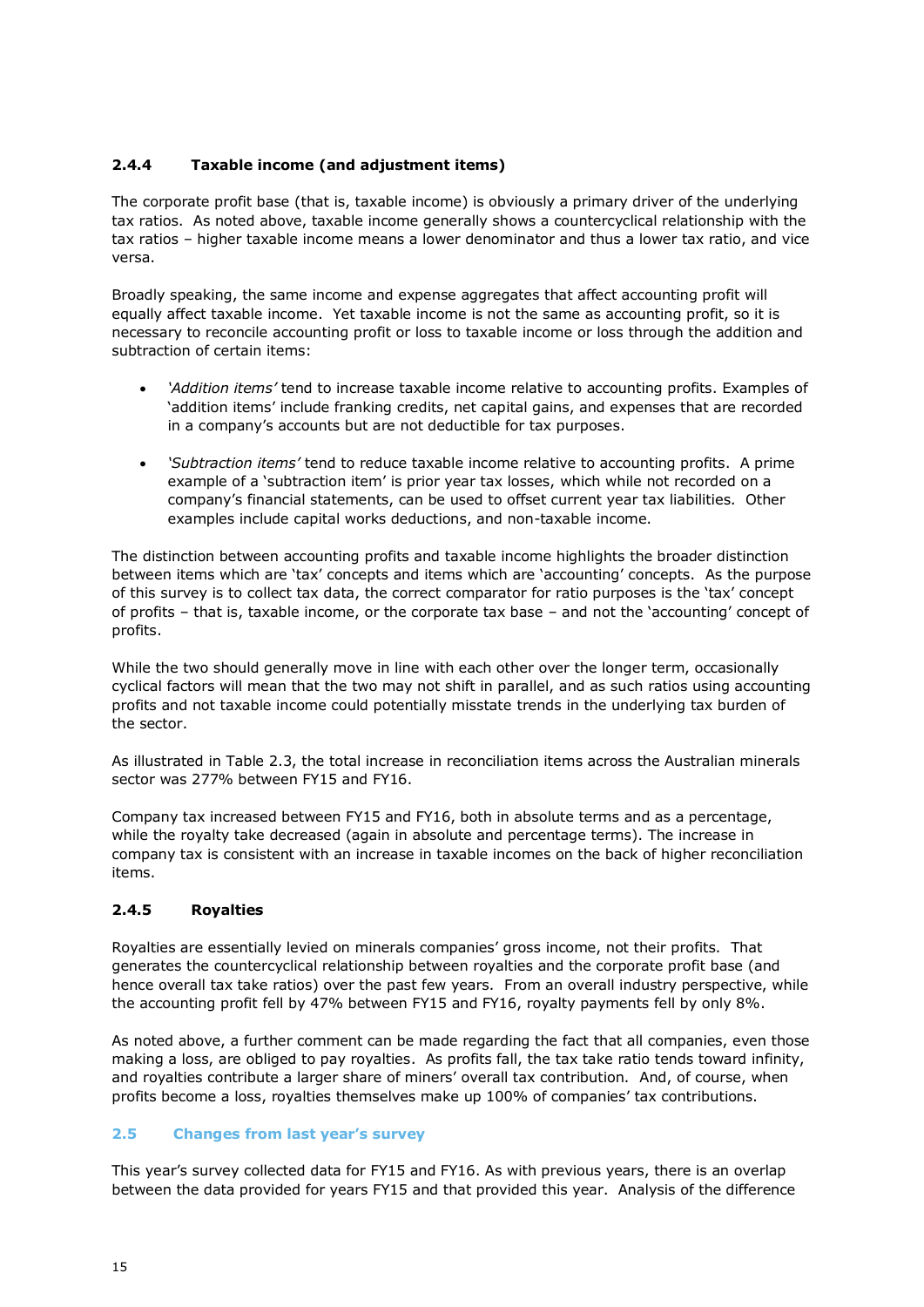provides us with an understanding of the overall veracity (and stability) of the underlying tax ratios.

Two factors explain the variation in FY15 data between this year's survey and last year's survey:

- first, one company that participated in the 2016 survey did not participate in the 2017 survey
- second, some FY15 data were revised between this year's and last year's survey. This is especially the case for companies that report on a calendar year basis (that is, CY 2015 and CY 2016), as the CY 2015 data provided in last year's survey were often preliminary.

Table 2.4 breaks down the differences in FY15 results from last year's and this year's survey into the three sources of change described above. The table shows that the effect of data revisions was the dominant driver of the re-estimated FY15 results. The combined effect of drop-outs and data revisions was notable for royalties, company tax and taxable income before royalties.

However, the change on total tax was negligible, coming in at less than a third of a percentage point.

It should be noted that the newcomer in this year's survey did not provide data for FY15, only FY16. As a result, the 'Newcomers' section in the table below remains at 0.00%.

| <b>Change in key calculation items</b> |                                 |                          |                  |                     |  |  |  |  |
|----------------------------------------|---------------------------------|--------------------------|------------------|---------------------|--|--|--|--|
|                                        | <b>Data</b><br><b>revisions</b> | <b>Drop-outs</b>         | <b>Newcomers</b> | <b>Total change</b> |  |  |  |  |
| Rovalties                              | 6.42%                           | $-0.14%$                 | 0.00%            | 6.27%               |  |  |  |  |
| Company tax                            | 5.62%                           | 1.60%                    | 0.00%            | 7.30%               |  |  |  |  |
| Total tax take                         | 0.22%                           | $-0.50%$                 | 0.00%            | $-0.28%$            |  |  |  |  |
| Taxable income before royalties        | 5.89%<br>0.99%<br>0.00%         |                          | 6.94%            |                     |  |  |  |  |
|                                        | <b>2014-15 tax ratios</b>       |                          |                  |                     |  |  |  |  |
|                                        | Last year's<br>estimate         | <b>Data</b><br>revisions | <b>Drop outs</b> | <b>Newcomers</b>    |  |  |  |  |
| Royalty tax take                       | 34.76%                          | 35.26%                   | 33.63%           | 34.76%              |  |  |  |  |
| Company tax take                       | 19.57%                          | 19.31%                   | 20.17%           | 19.57%              |  |  |  |  |
| Total tax take                         | 54.33%                          | 54.55%                   | 53.83%           | 54.33%              |  |  |  |  |

<span id="page-15-0"></span>Table 2.4: Changes for FY15 between 2016 and 2017 surveys (all minerals)

Source: 2017 MCA tax survey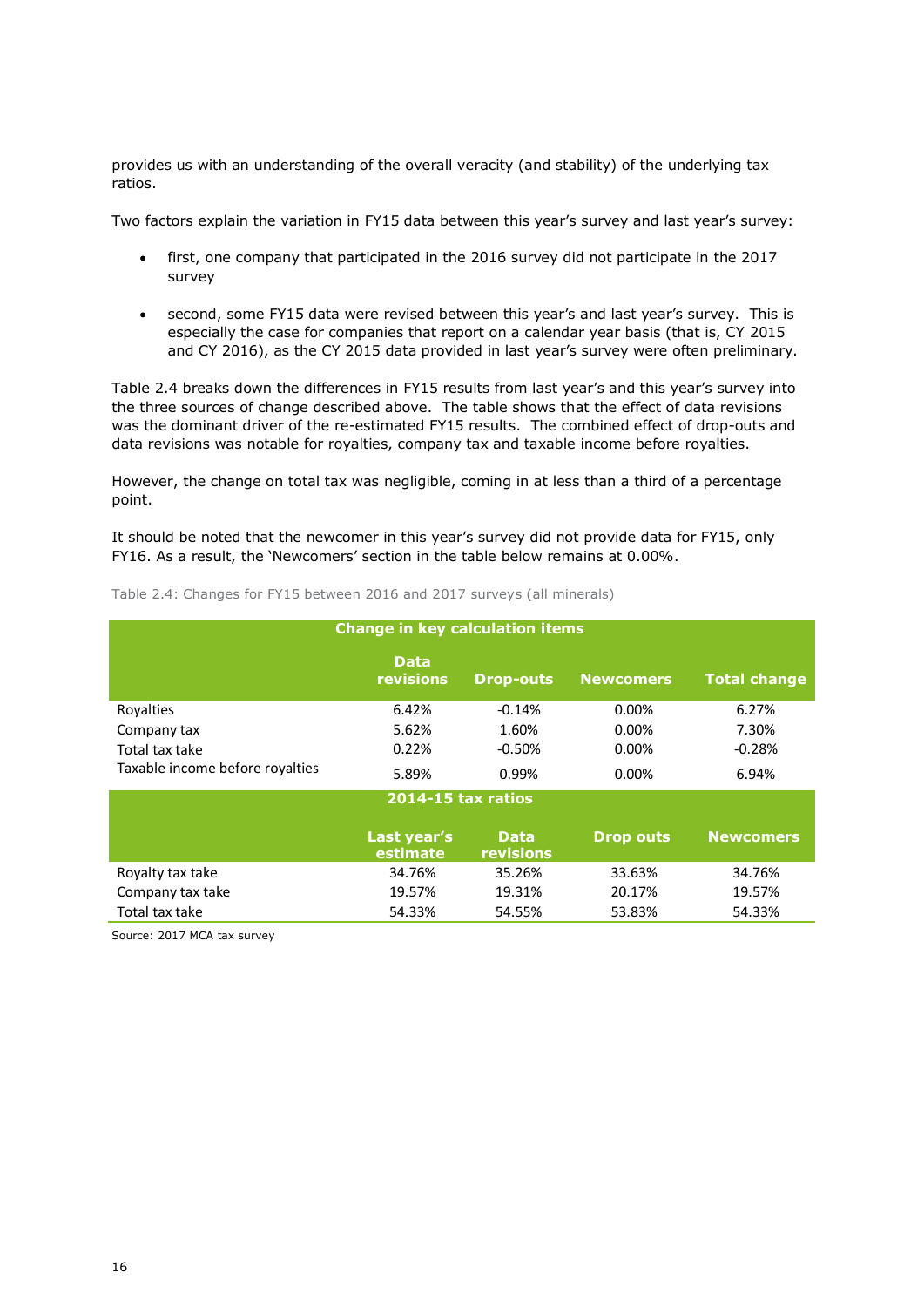### Appendix A: Are royalties taxes?

In the minerals tax debate of 2010 the charts released by the Treasury included royalties in with resource and other taxes in considering the minerals sector's total contribution to the coffers of the public sector. Accordingly, Treasury referred to *"Resource taxes (such as royalties, PRRT, crude oil*  excise and the RSPT)<sup>"3</sup> in putting together its figures.

Yet some commentators have argued that royalties are not a tax, and so should not be included in ratios aimed at assessing the tax liabilities of the minerals sector. 4

So how many angels are dancing on the head of that particular pin? The debate over whether or not to classify royalties as a tax, a charge, a levy, or something else, is of little consequence. As the IMF puts it:

*"From the perspective of the investor, of course, it makes little difference whether a payment is called a royalty or a tax: the economic impact is the same. In terms of policy design too whether one thinks of a royalty as akin to a user fee or as an explicit tax, the determination of its proper level and time path reduces to the same question."* <sup>5</sup>

As the IMF also notes, what actually matters is the extent to which royalties share similar characteristics to taxes.

The primary purpose of royalties is to allow the community a return on the use of its raw mineral deposits. In that context to argue that royalties are not a tax is also to argue that the PRRT, MRRT, or the originally proposed RSPT, are not taxes either – despite all of them having 'tax' in their names.

A number of reputable commentators – including the Henry Review itself, ABARE, Ross Garnaut, Henry Ergas, Ben Smith and others – have all discussed the current royalties regime. Yet none of those contributors to the debate have countenanced the view that royalties do not form part of miners' total tax contributions.

Just like other taxes that affect miners, royalties are levied to ensure the community gets a slice of minerals companies' revenue. And, just like other taxes, royalties themselves can be useful policy levers. In particular, royalties can help ensure the extraction of that resource occurs at an optimal rate (a point also made by the IMF in 2010).

To suggest that royalties are not a tax is to overlook the many similarities that royalties share with other taxes.

-

<sup>3</sup> See http://www.aph.gov.au/~/media/Estimates/Live/economics\_ctte/estimates/bud\_1011/Treasury/answers/BET6.ashx. <sup>4</sup> See for example this article in the *Sydney Morning Herald* in response to the latest MCA tax survey: [http://www.smh.com.au/business/a-taxing-tale-of-two-peak-bodies-20150101-12gcty.html.](http://www.smh.com.au/business/a-taxing-tale-of-two-peak-bodies-20150101-12gcty.html)

<sup>5</sup> Phillip Daniel, Michael Keen and Charles McPherson, IMF (2010), *The taxation of petroleum and minerals: principles, problems and practice*, https://www.imf.org/external/np/seminars/eng/2010/tax/090910.htm.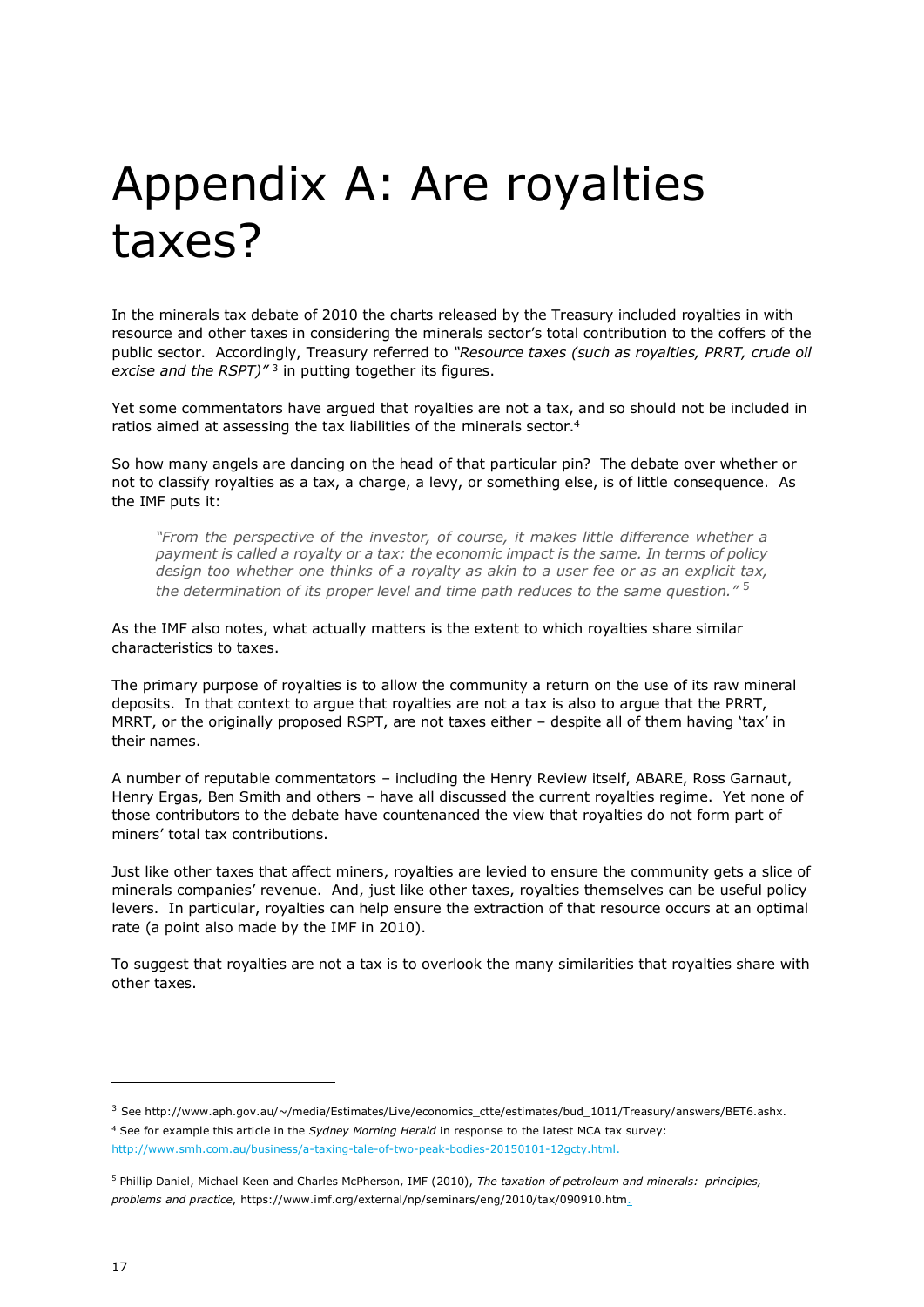### Appendix B: Survey background

### **Background to the survey**

In late 2010, the Minerals Council of Australia (MCA) recognised the importance of industry analysis and reporting of tax data for the purpose of current and future tax debates. An industry data collection was instigated, with the aim of generating tax ratios that are timely and transparent.

Deloitte Access Economics was engaged by the MCA to assist with conducting the survey. The first survey was undertaken in 2011. The survey collected financial information in relation to the direct resource taxes paid to Australian governments on account of the local mining operations of minerals companies. Results were publicly released in September 2011.

The current survey is the seventh tax data collection. It updates and extends on surveys from previous years, with data now available stretching back to 2007-08 (respondents in the first survey were asked to provide three years' worth of data; respondents in all other surveys are asked to provide the most recent two years' worth of data.

The focus of the survey is on the minerals sector (excluding oil and gas) and on mining operations (extraction) in particular – distinguishing between the main commodity groups of coal mining, iron ore mining, gold mining and other metals mining.<sup>6</sup> Furthermore, this information is required only in relation to the mining of minerals in Australia.

The main data being collected relate to resource royalties and company tax, with the other financial data requested providing the basis for calculating a pre-tax "profit" figure against which to compare resource tax payments.

All the financial information collected is derived from a company's annual tax return – being information generally accessible (and dissectible) by a company's tax group. While the requisite information is readily available at the company level, completing the survey requires such information to be allocated across the key commodities/activities and across locations.

The focus of the survey is on mining operations (extraction). Fundamentally, this excludes the refining or smelting of minerals or ores (other than preliminary smelting of gold), or the manufacturing (processing) of products of mineral origin such as coke or cement. These excluded activities are in the nature of manufacturing, not mining.

The companies surveyed were also asked to exclude from the data they reported:

- all oil and gas activities, on the grounds that the MCA's focus is on minerals rather than petroleum products;
- all offshore activities, on the grounds that the focus of the data collection is on taxes paid to Australian governments which, by their nature, do not reflect mining activities undertaken outside Australia;

-

<sup>6</sup> Mining can also involve the extraction of non-metallic minerals. This category was excluded from the survey on the grounds that it is not a significant category for resource taxation purposes.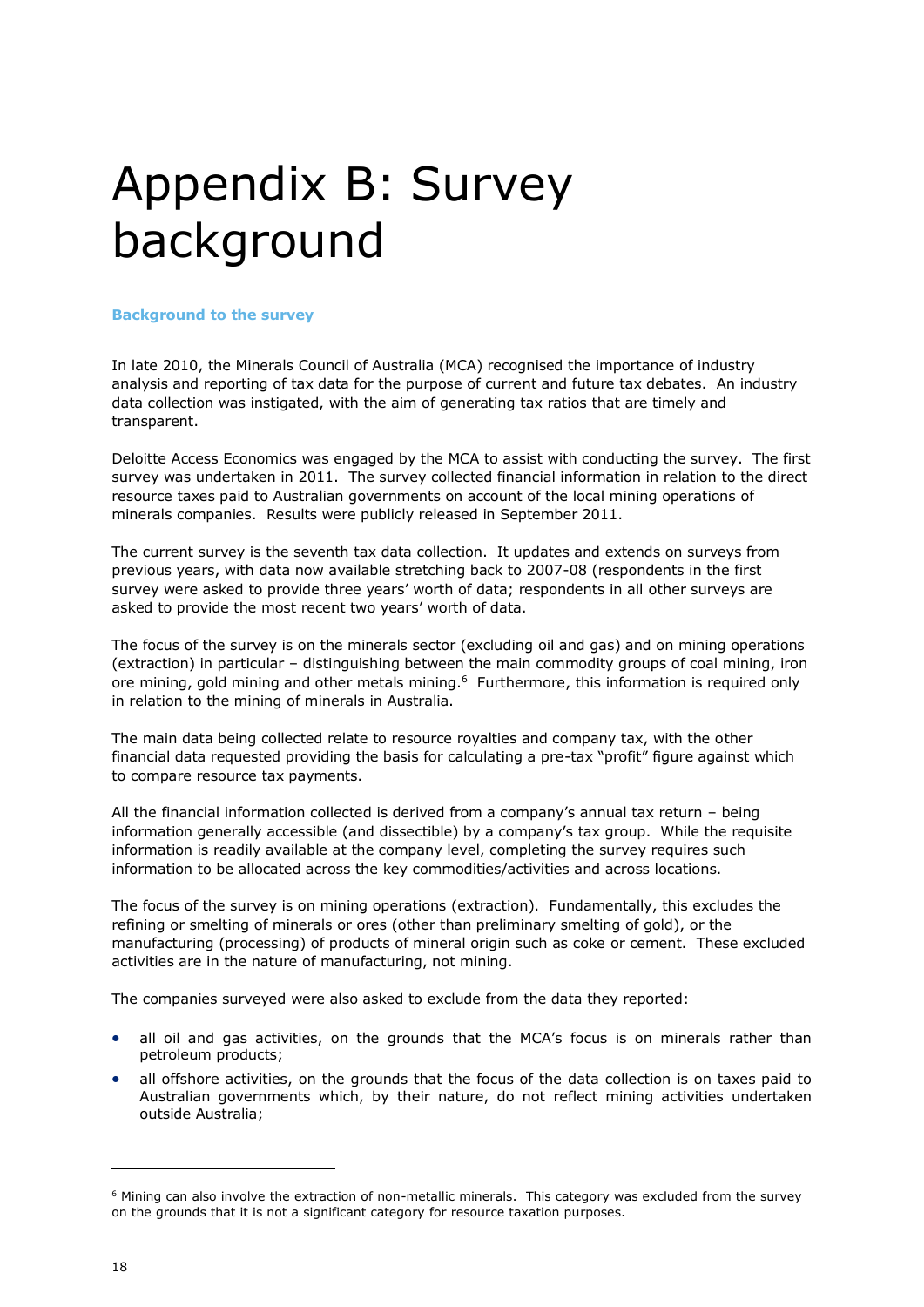- any exploration activity or other mining support activity, on the grounds that resource rents by their nature arise on account of extraction of minerals or ores rather than any preceding exploration activity or any downstream or support activities; and
- any non-mining activities.

The companies surveyed were asked to report data in relation to their mining operations for each State and/or Territory in which they operated.

The confidentiality undertaking signed by both the MCA and Deloitte Access Economics for the assurance of companies surveyed means that the survey data collected at an individual company level cannot be disclosed under any circumstances. Survey data have been analysed solely in aggregate form.

### **Calculating tax take ratios**

The aim of the tax data collection is not to derive population estimates of total amounts (as is the purpose of 'official' minerals industry data published by the ABS). Rather, the aim is to derive **ratios** that convey an insight into the tax liabilities incurred in respect of Australian minerals operations.

A key premise of this approach is that in considering the tax burden **it is best to focus on tax rates rather than absolute tax dollars**:

- Although there have been ups and downs, over time absolute dollars have grown due to the enormous growth in the demand for and price of industrial commodities.
- Ratios provide a more accurate measure of tax burden. Ratios abstract from the size of the sector and allow debate to focus on tax rates and the associated tax burden.

Hence the survey data are used primarily to calculate "tax take" ratios broadly comparable with those published by the government from time to time.

### **Choice of denominator for the tax take ratios**

Rather than comparing taxes paid with "resource rents" (which are unobservable), the analysis from this report instead compares dollar levels of tax collection with a more transparent and widely-accepted measure of corporate profits, namely the corporate tax base – the ATO's measure of taxable income.

Specifically, it uses taxable income *plus* royalty expenses. The 'original' denominator is taxable income. However as noted in Appendix A, royalties are also considered a tax for the purposes of this survey. Royalties, which ordinarily are expensed in a company's accounts, are therefore added back to the denominator in order to calculate the ratios used in this survey. Failure to do this would mean that royalties are compared to a base from which they have already been deducted, leading to an overestimate of tax ratios.

Note that taxable income is not the same as accounting profit. Thus it is necessary to reconcile accounting profit or loss to taxable income or loss through the addition and subtraction of certain items:

- 'A*ddition items'* tend to increase taxable income relative to accounting profits. Examples of 'addition items' include franking credits, net capital gains, and expenses that are recorded in a company's accounts but are not deductable for tax purposes.
- *'Subtraction items'* tend to reduce taxable income relative to accounting profits. A prime example of a 'subtraction item' is prior year tax losses, which while not recorded on a company's financial statements, can be used to offset current year tax liabilities. Other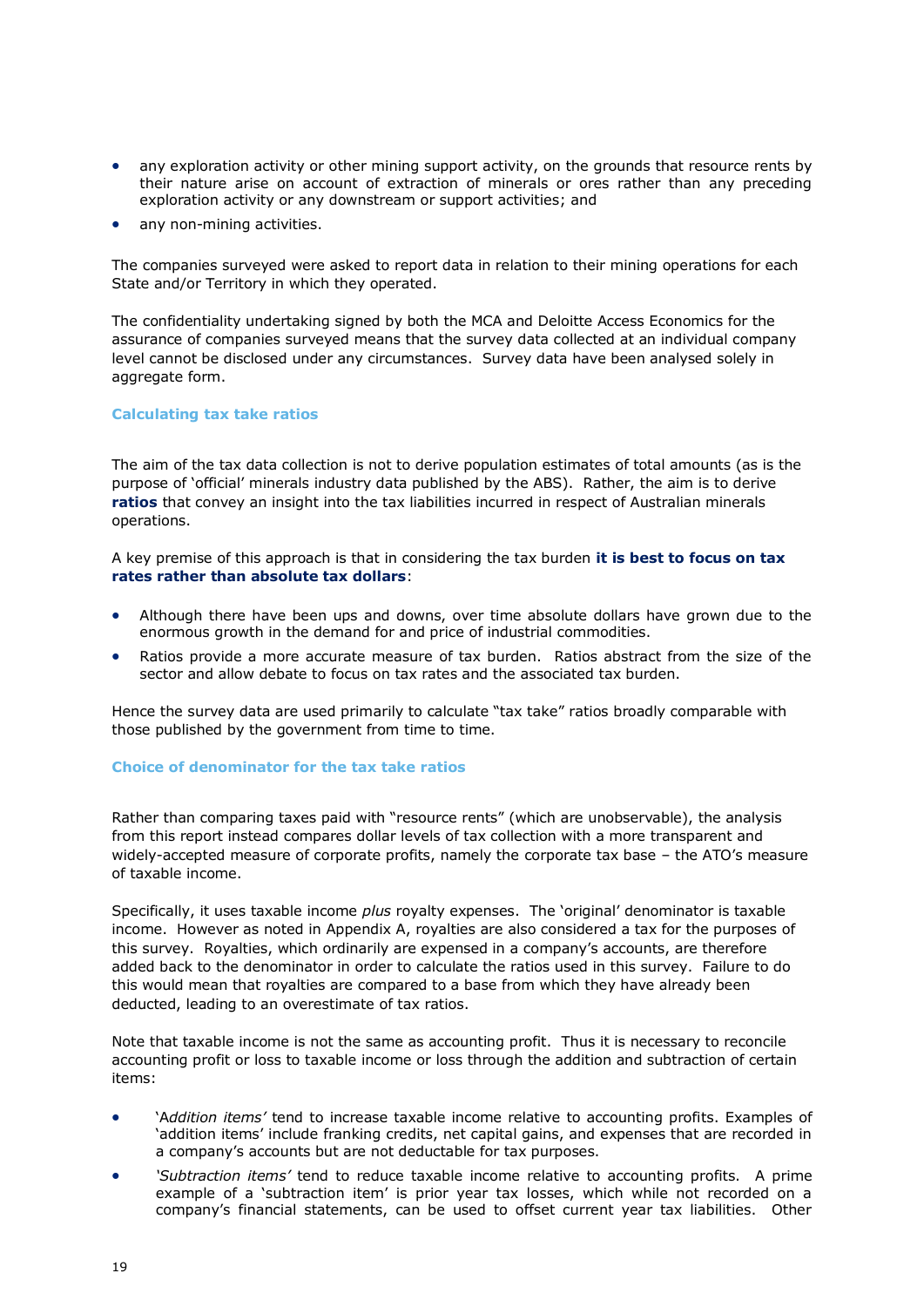examples include capital works deductions, small business and general business tax breaks, and non-taxable income.

The distinction between accounting profits and taxable income highlights the broader distinction between items which are 'tax' concepts and items which are 'accounting' concepts. Since the purpose of this survey is to collect tax data, the correct comparator for ratio purposes is the 'tax' concept of profits – that is, taxable income, or the corporate tax base – and not the 'accounting' concept of profits.

While the two should generally move in line with each other over the long term, occasionally cyclical factors will mean that the two may not shift in parallel, and as such ratios using accounting profits and not taxable income could potentially misstate the true tax burden of the sector.

### **Choice of numerator for the tax take ratios**

The survey collects data for each of the following tax payment variables, which enable calculation of tax take ratios:

- Royalty expenses within Australia, as reported in the annual company tax return; this amount generally involves an accrual/payable amount.
- Australian gross company tax payable, being 30% of 'taxable income'; this amount generally involves an accrual/payable amount. This is the figure used for company tax in the tax take ratios.
- Australian company tax *actually paid* during year; this amount reflects both cash payments made during a year, and any rebates/tax offsets and tax credits, and so can differ in any one year.

With regard to the second dot point above, note that the gross tax payable figure used in calculation of the tax ratios is not 30% of positive taxable income, but 30% of aggregate taxable income, and therefore is net of current year tax losses. Although current year tax losses have the effect of reducing *actual* tax payments in future periods, in accrual terms, their effect is to reduce the tax liability *with respect to the current period*.

With regard to the third dot point, on account of various rebates, tax offsets and credits, as well as potential timing effects, the amount of tax actually paid in any one year may differ substantially from gross company tax payable. This series can be highly volatile, and the effects of timing differences mean it cannot be ascertained for certain which period actual tax payments relate to.

For this reason the company tax figure that is used in the numerator for the tax ratios published in this report is gross company tax payable, not company tax actually paid.

Rather than just focussing on royalties and other resource-specific taxes, the reporting of the survey's findings is based on the premise that the minerals tax take should be measured as the combined impact of all taxes, including company tax.

The main fiscal instruments used to collect resource revenues in the minerals sector are mainly State and Territory royalties and Commonwealth company income tax.

### **The potential for errors**

Over the years of its operation to date, the tax data collection survey has an established (and effective) procedure for ensuring that all companies' returns are as accurate as they can be. That said, some degree of error is inevitable in any survey.

This section discusses the potential for both sampling and non-sampling errors to occur, as well as the procedures in place to minimise the scope for such errors.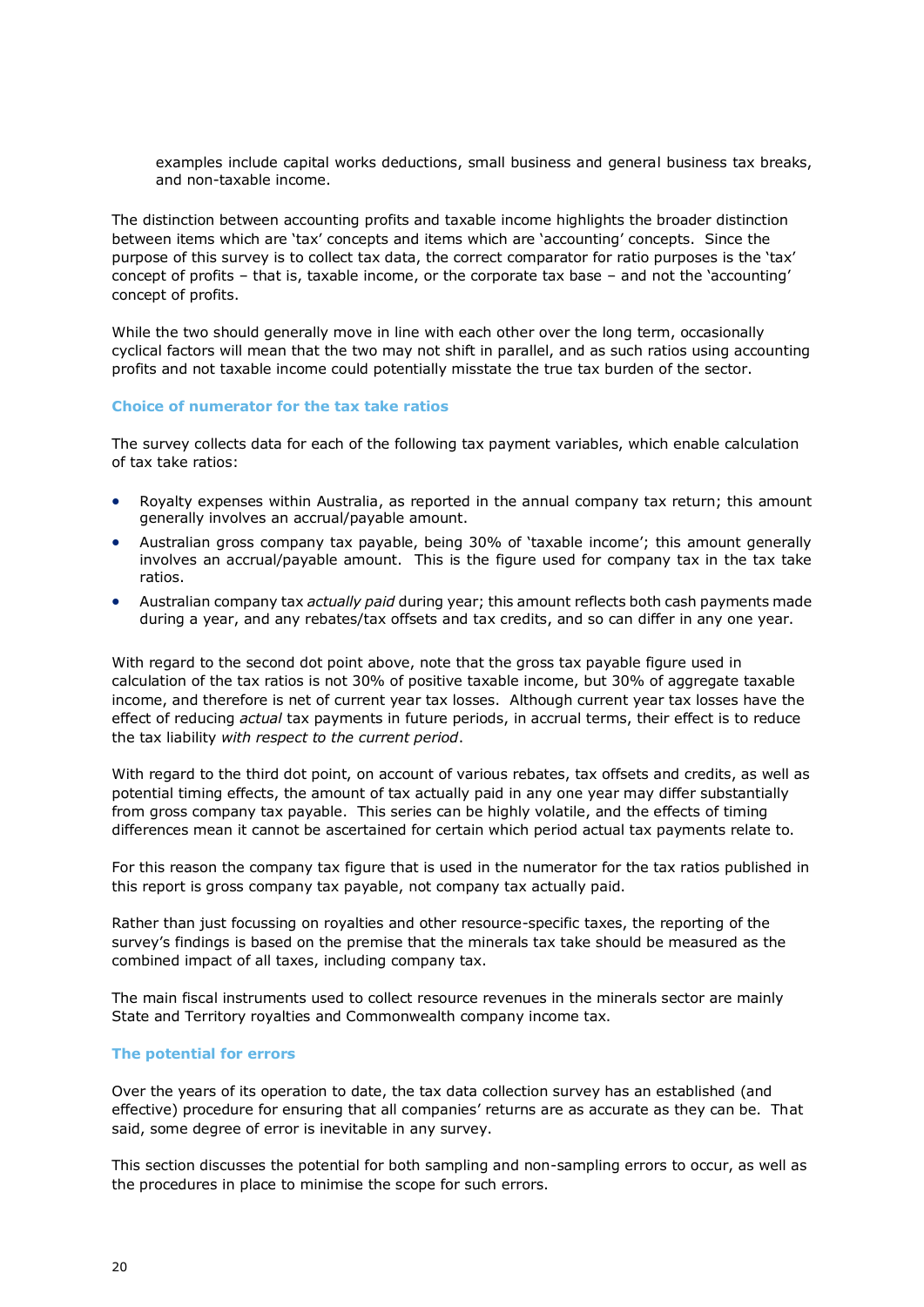### **Sampling error**

### **Companies providing data on different reporting periods**

The methodology set out in Appendix C ensures that the data being reported relate only the specific financial years in question, and hence relate only to market conditions that prevailed in the specific financial years under examination.

Each year, the survey asks companies to provide data in respect of their two most recent financial years – that is, the current survey sought data in relation to 2014 and 2015 (either calendar year or the equivalent financial year). For companies that reported on a calendar year basis, their returns were converted to a consistent financial year basis using the procedure detailed in Appendix C

By definition, it is virtually impossible to ever truly assess the accuracy of the financial year estimates – put simply, a company which reports on a calendar year basis is unlikely to provide data on a financial year basis, meaning we are unlikely to ever know the 'true' financial year values for those companies.

An alternative would be to seek data in relation only to a specific reporting period. Preliminary consultations with some companies when the survey commenced in indicated that the larger companies would likely be able to convert their own data to a consistent reporting period.

However, there are two issues with this:

- First, Deloitte Access Economics would effectively lose control (and knowledge) over the methodology employed by individual companies in converting their data. In our judgement, it is better to apply a consistent (and transparent) methodology for all companies, such that the methodology ultimately employed, and as set out in Appendix C, is a matter of public record.
- Second, we would likely sacrifice some sample size, since not all companies would be able (or willing) to convert their data to a consistent reporting period.

We estimate that companies who report on a calendar year basis represent roughly half of the total sales revenue of the survey sample, meaning that roughly half of the companies' sales data were converted into their financial year equivalents.

Also, one company provided data for the year ending 31 March and another for the year ending 31 July. Given that March reporting period is really only one quarter 'out' on either side of the desired reporting period (that is, year ending 30 June), it was decided not to adjust this company's data, on the grounds that any attempt at adjusting that data risked creating more errors than it attempted to solve. The same applied to the company with the July reporting period.

We remain confident in the soundness of our estimation methodology, and the fact that changes in the sample of companies surveyed has not, over time, generated significant increases or decreases in the ultimate ratios presented, gives us further empirical confidence that the survey results are accurate.

### **Non-sampling error**

### **Non-sampling error by respondents**

Inaccuracies in reporting by survey respondents can give rise to non-sampling errors. In particular, the survey very deliberately asks companies to exclude from any data they provide amounts that relate to non-mining activities, oil and gas activities, exploration or mining support activities, offshore activities, and the share of any joint venture amounts attributable to other companies.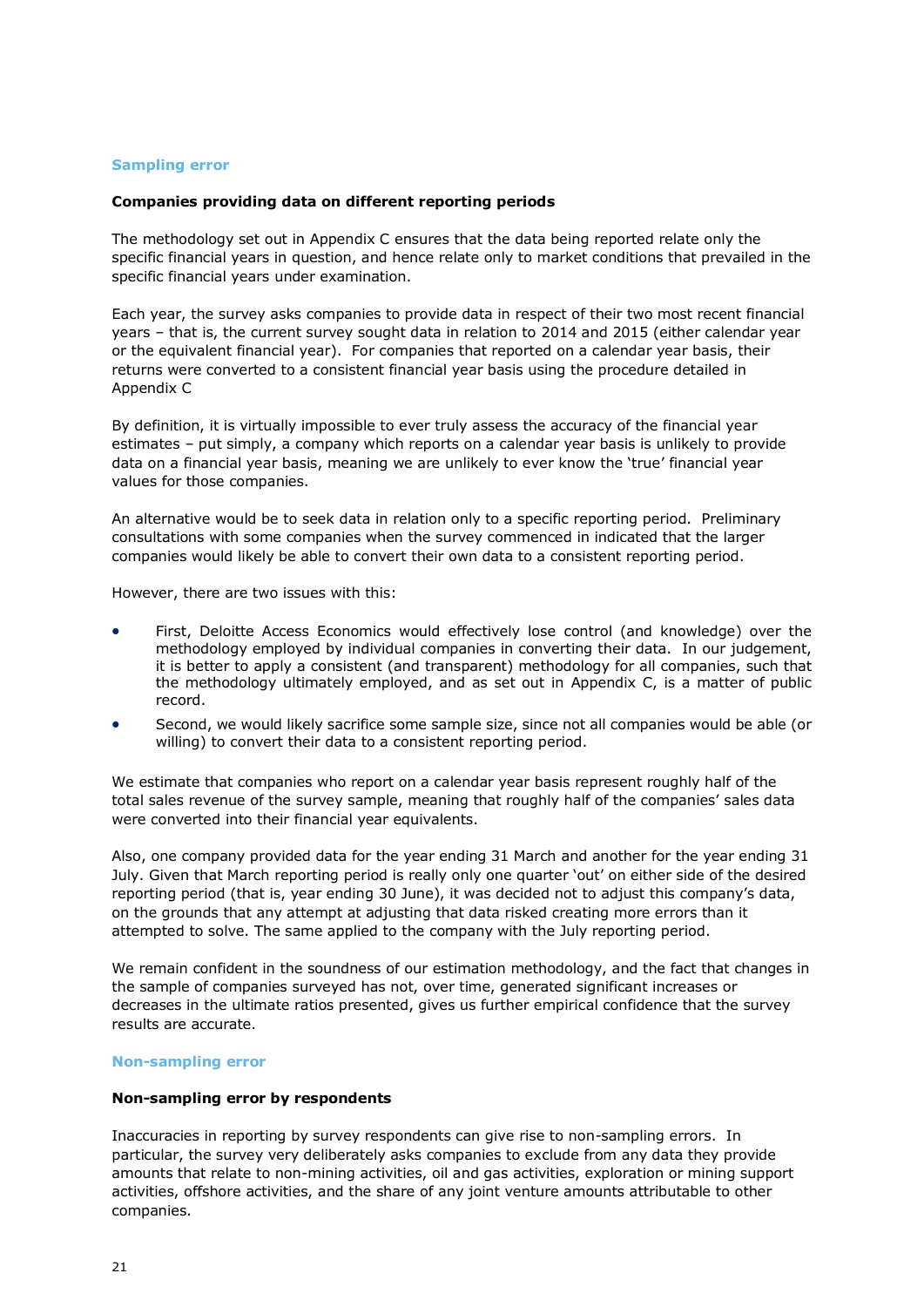To the extent that some amounts relating to the above items may inadvertently have been included in survey responses, some degree of non-sampling error is possible. That said, being in its seventh year, we are confident that respondents are fully aware of the specific requirements of the current survey.

A more likely source of non-sampling error from respondents lies in the requirement that data be separated into specific commodity groups (coal, iron ore, gold and all other minerals) that may not explicitly correspond with companies' internal reporting procedures. It should also be noted that in some cases amounts relating to gold may also include small amounts of other minerals – such as copper or silver – where such minerals are effectively a by-product of gold production.

Where companies indicated that their commodity level data breakdowns may be a cause for some concern, or where companies were unable to allocate some financial items across commodities or States, follow up correspondence with the relevant companies was conducted until a satisfactory conclusion was found.

More broadly, to minimise non-sampling error by respondents, considerable effort was allocated to manual 'checking' by Deloitte Access Economics of each company's survey return. This involved comparing reported data with published total where appropriate, as well as conducting a series of 'sense checks' on the data (for example, ensuring that returns were internally consistent). Any issues identified were followed up with individual companies.

### **Non-sampling error by Deloitte Access Economics**

Where necessary, manual adjustments were made to survey returns to ensure consistency with totals or where the respondent (or Deloitte Access Economics) had concerns with the accuracy of a particular component of the survey. All such adjustments were discussed both internally and with the relevant company so as to ensure the appropriateness of the adjustment employed, and a record was kept of all adjustments made.

Deloitte Access Economics maintains internally documented procedures for all of the 'standard' estimation methodology in relation to this survey (such as the standard reporting period conversion discussed in Appendix C). Any and all adjustments made during the 'data checking' phase were recorded so that they can be reviewed in future surveys as necessary. A first step in the 'data checking' phase is to review the notes made last year in relation to any manual adjustments.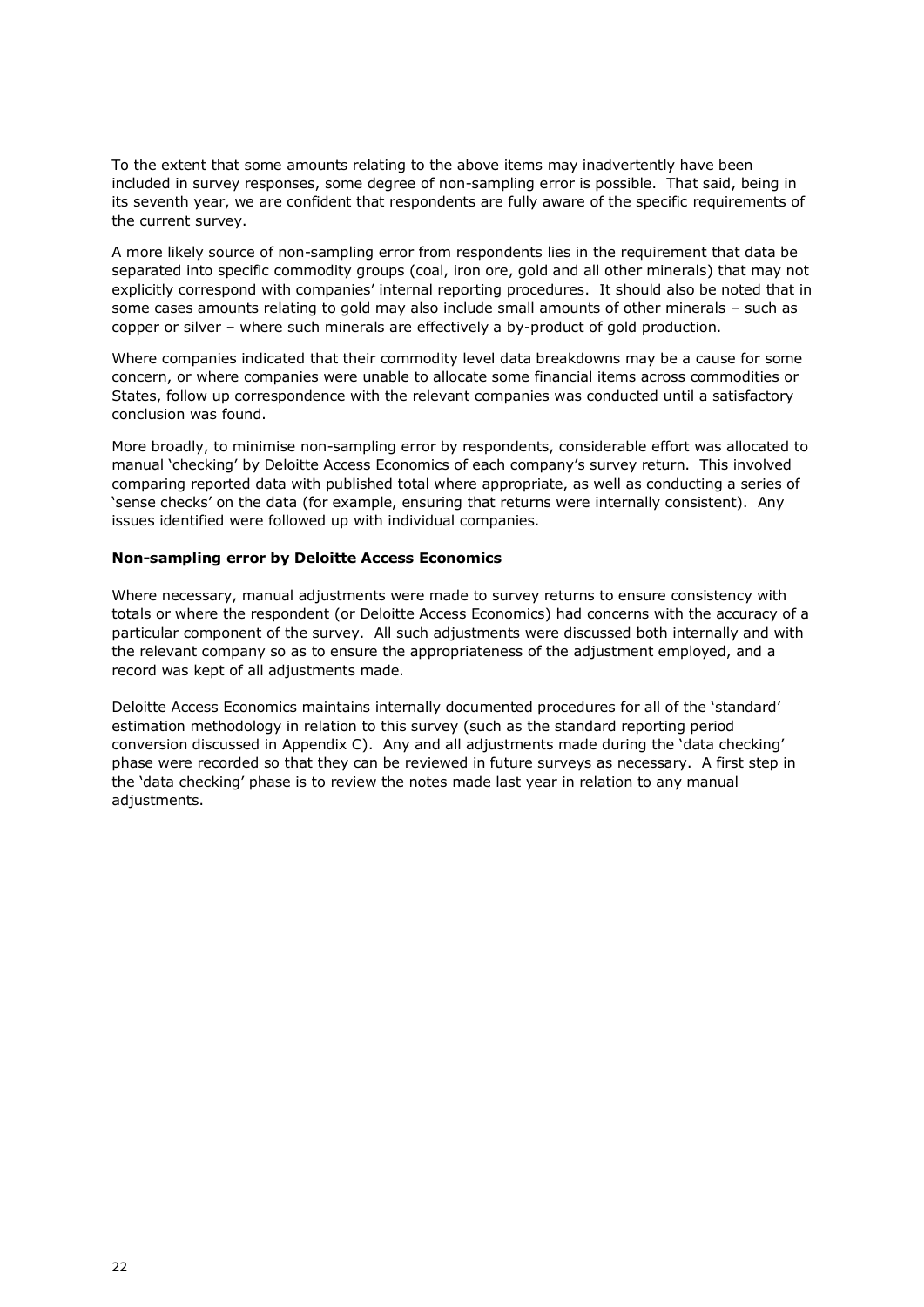# Appendix C: Estimating a standard reporting period

Companies participating in the survey differ in the reporting periods used for their financial data. As the annual period covered by official economic and financial statistics in Australia generally relates to the 12 months ending 30 June, for the sake of comparison it is most convenient if all data are converted on a standardised basis reflecting trading conditions in the 12 months ending 30 June.

One option is simply to aggregate data from both types of reporting periods. In this case, however, the estimates would reflect trading conditions prevailing in periods outside the 12 months ending 30 June in the relevant year.

As an alternative, for a company providing calendar year financial information (CY), the arithmetic mean (or mid-point) of each pair of consecutive CY values could be used to approximate the associated amount for the financial year ending 30 June (FY). For example, for the series in the table below, the arithmetic mean of the 2015 CY and 2016 CY values (1,070 and 779 respectively) is 925. However, it is evident that this approach has limited merit as it can result in a FY estimate that is quite different to the actual value (with the observed FY value for the year ending 30 June 2016 in this example being 751 compared with the arithmetic mean of the 2015 CY and 2016 CY values of 925).

|                                | 2015        | 2015               | 2016        | 2016               |
|--------------------------------|-------------|--------------------|-------------|--------------------|
| <b>Irregular growth series</b> | Jan-<br>Jun | Jul-<br><b>Dec</b> | Jan-<br>Jun | Jul-<br><b>Dec</b> |
| <b>Series</b>                  | 597         | 473                | 278         | 501                |
| Half-yearly growth rates       |             |                    | $-41%$      | 80%                |
| 12 months ending 30 June (FY)  |             |                    | 751         |                    |
| 12 months ending 31 December   |             | 1,070              |             | 779                |

If the half yearly growth rates for the relevant series were similar, then taking the arithmetic mean (in the table above, 925 – the average of 1,070 and 779) would provide a reasonable approximation of the FY value. But in an industry as volatile as the minerals sector, the observed half yearly growth rates are rarely consistent, meaning the arithmetic mean is a less reliable guide than otherwise.

As an alternative, Deloitte Access Economics has derived a formula which takes into account differing half yearly growth rates and will, where the requisite growth rates are known, provide the correct FY value.

We begin by noting that the calendar year comprises the sum of two six month periods, b and c, while the financial year is made up of periods a and b (see the figure below).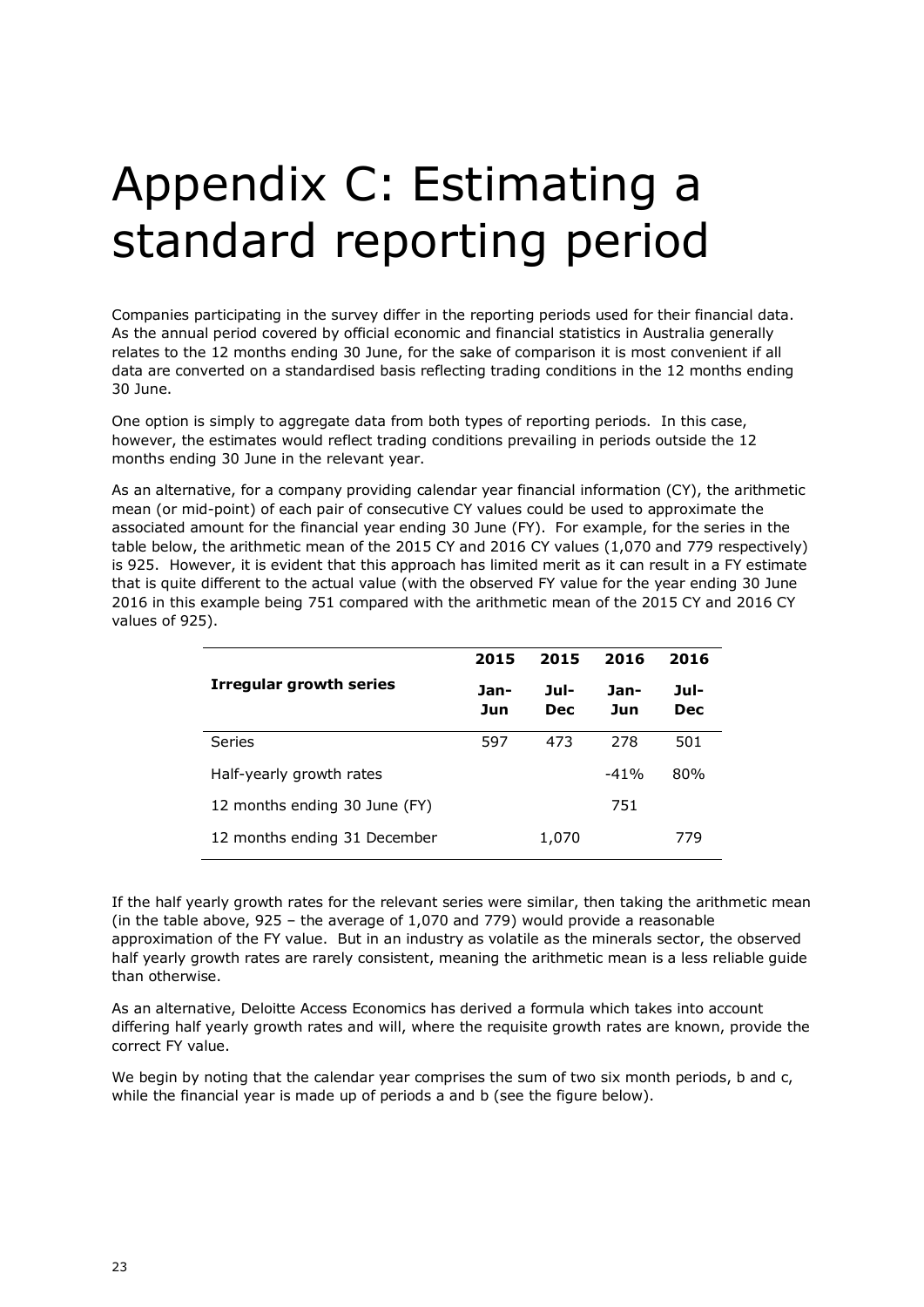

The known growth rates between each of these six month periods (g\_J and g\_D) allow us to traceback the calendar year data to arrive at a financial year estimate. First we start with,

$$
CY = b + c
$$
  
= b + (1 + g<sub>D</sub>)b  
= b(1 + (1 + g<sub>D</sub>))

Re-arranging,

$$
b = \frac{CY}{1 + (1 + g_D)}
$$

Now, turning to the six month period *a,* 

$$
a = \frac{b}{1+g_j}
$$
  
= 
$$
\frac{CY}{(1+g_j)(1+(1+g_p))}
$$

Now it is possible to combine these results to express the financial year in terms of the calendar year value and the two half-yearly growth rates:

$$
FY = a + b
$$
  
= 
$$
\frac{CY}{(1+g_J)(1+(1+g_D))} + \frac{CY}{1+(1+g_D)}
$$

$$
FY = CY\left(\frac{1 + (1 + g_j)}{(1 + g_j)(1 + (1 + g_p))}\right)
$$

Of course, in estimating FY values for individual companies, the requisite half yearly growth rates are rarely known. As an alternative, we use the observed half yearly growth rate in either the company's volume or value of production, or, where such data are not available, the implied half yearly growth rates from Department of Industry data.

The resulting estimates are then subject to a comprehensive internal 'sense check' to ensure the calculation has provided a reasonable figure. While not perfect, given the volatility in half yearly growth rates observed in the minerals sector, we are confident that in normal circumstances, this is a superior methodology than the alternatives (that is, using a simple average or simply not converting data to a consistent reporting period).

Where companies' taxable income has switched from positive to negative over a given period however, the adjustment factor described above can yield results which are contrary to expectations. Where this occurs, a simple average of the relevant calendar years often produces a more sensible result. Judgement is applied in all such instances to ensure the resulting financial year estimate is the best possible.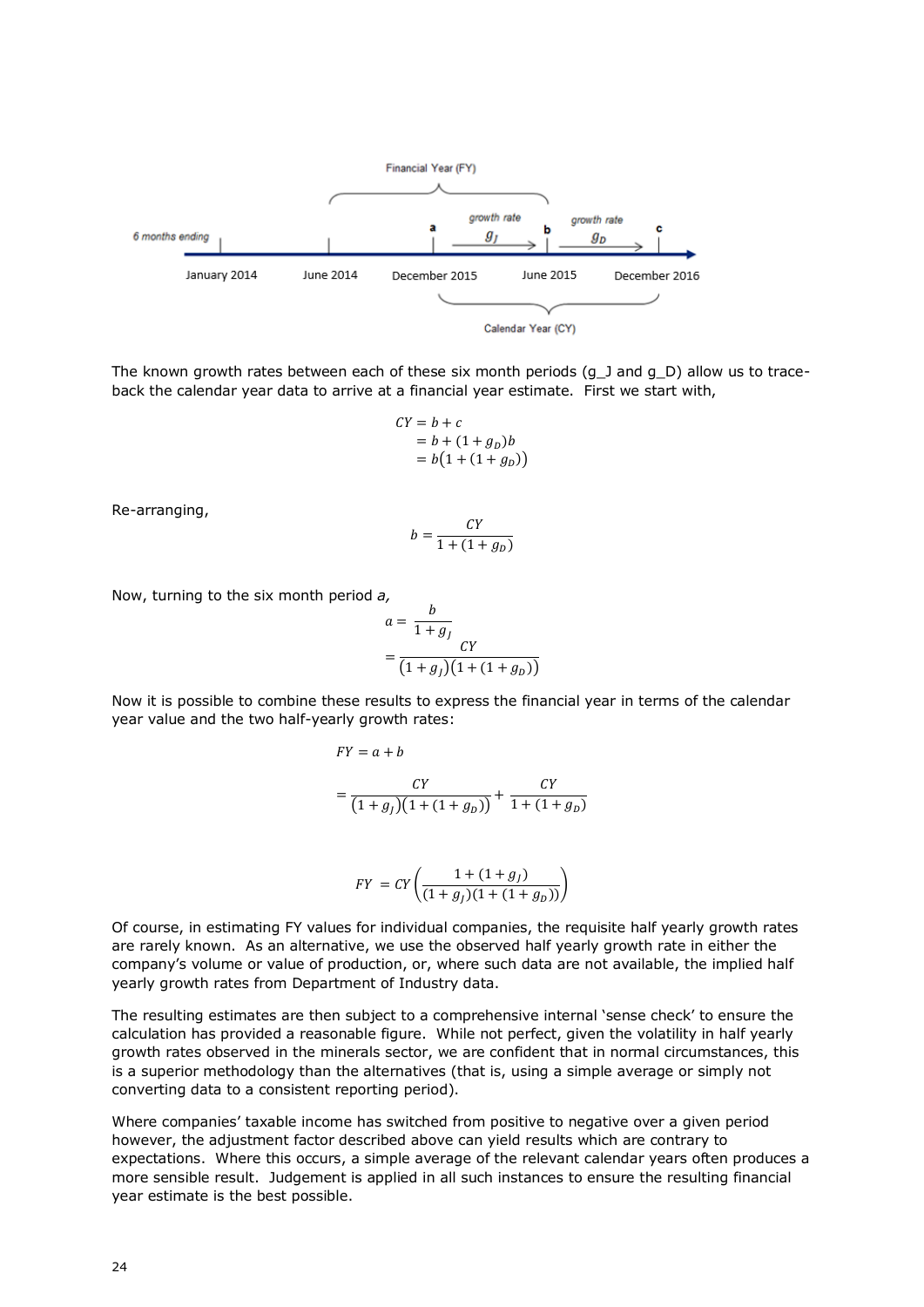### Limitation of our work

### **General use restriction**

This report is prepared solely for the internal use of Minerals Council Australia. This report is not intended to and should not be used or relied upon by anyone else and we accept no duty of care to any other person or entity. The report has been prepared for the purpose of estimating taxation ratios for companies participating in the survey. You should not refer to or use our name or the advice for any other purpose.